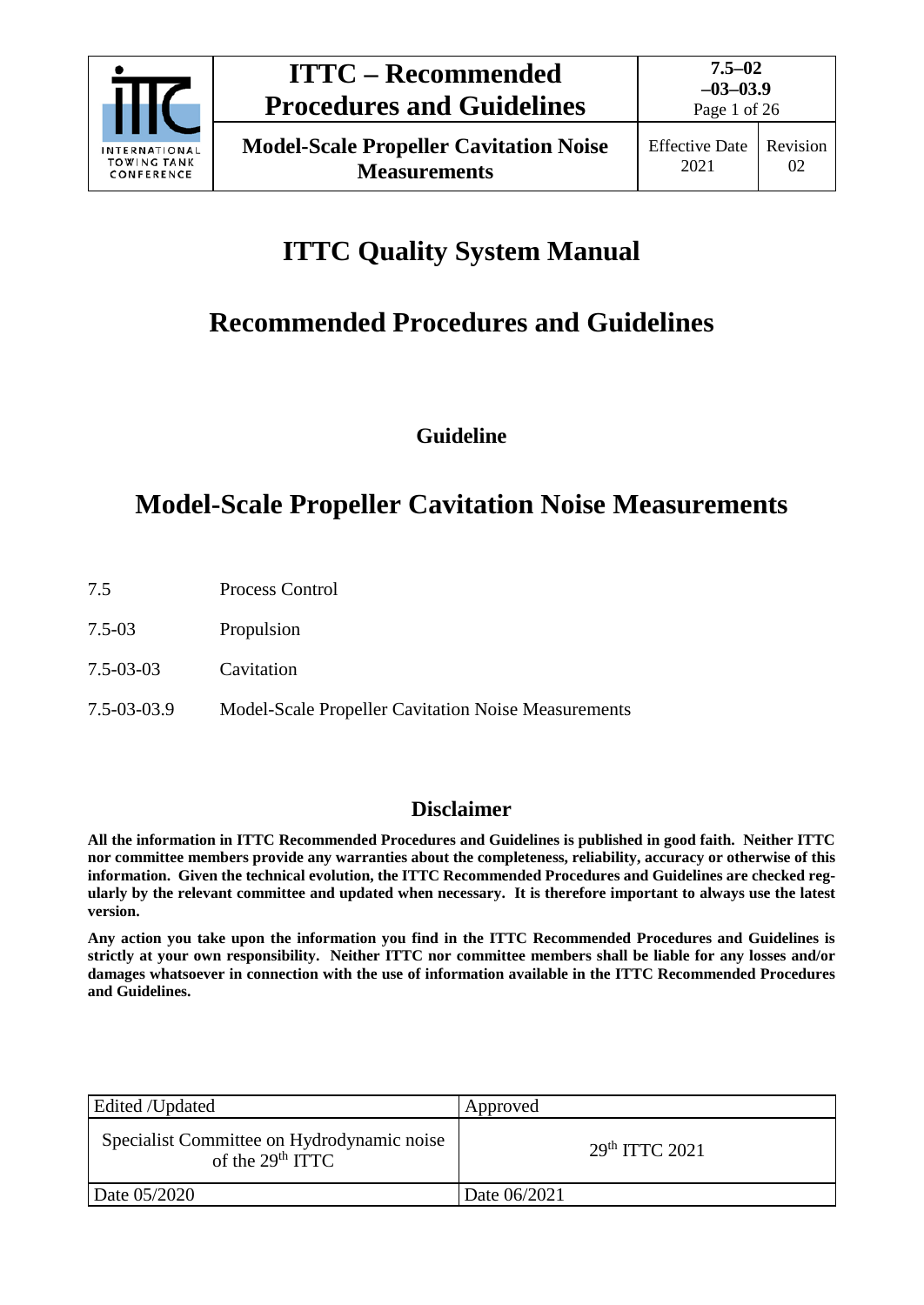

# **Table of Contents**

| 1. |       | <b>PURPOSE OF THE GUIDELINE3</b>                                  |
|----|-------|-------------------------------------------------------------------|
| 2. |       | <b>MODEL-SCALE EXPERIMENTS ON</b><br>PROPELLER CAVITATION NOISE 3 |
|    |       |                                                                   |
|    | 2.1.1 |                                                                   |
|    |       |                                                                   |
|    | 2.1.3 |                                                                   |
|    |       |                                                                   |
|    |       | 2.2.1 Propeller loading condition6                                |
|    |       |                                                                   |
|    |       | 2.3 Overall Instrumentation 7                                     |
|    | 2.3.1 |                                                                   |
|    |       |                                                                   |
|    | 2.4   | <b>Background Noise Measurements 8</b>                            |
|    | 2.5   | Data Acquisition and Processing 8                                 |
|    | 2.5.1 | Measured quantity and presentation                                |
|    | 2.5.2 | Data acquisition system and                                       |
|    |       | 2.5.3 Correction for background noise 10                          |
|    | 2.5.4 | Distance normalisation 10                                         |
|    | 2.6   | <b>Acoustic Transfer Function of</b>                              |
|    |       | 2.6.1 Characterisation of transmitting<br>chain, including TVR 12 |
|    |       | 2.6.2 Type of sound projector12                                   |

|    |     | 2.6.3 |                                                                     |  |
|----|-----|-------|---------------------------------------------------------------------|--|
|    |     | 2.6.4 | Position of projector  13                                           |  |
|    |     | 2.6.5 | Testing conditions, including air                                   |  |
|    |     | 2.6.6 | Free surface effects 14                                             |  |
|    |     | 2.6.7 | Further general considerations14                                    |  |
|    |     |       |                                                                     |  |
|    |     | 2.7.1 | Air contents, cavitation nuclei and<br>cavitation stabilization  15 |  |
|    |     | 2.7.2 |                                                                     |  |
| 3. |     |       | <b>SCALING METHODS  16</b>                                          |  |
|    | 3.1 |       | General Scaling Method  16                                          |  |
|    | 3.2 |       | <b>Scaling Method of the Spectrum</b>                               |  |
|    |     |       | Tonal Frequencies 17                                                |  |
|    | 3.3 |       | <b>Scaling Method of Tip Vortex</b>                                 |  |
|    |     |       |                                                                     |  |
| 4. |     |       | <b>REVIEW OF PARAMETERS19</b>                                       |  |
|    | 4.1 |       | <b>Parameters to be Taken into Account</b>                          |  |
|    |     |       |                                                                     |  |
| 5. |     |       | UNCERTAINTY AND VALIDATION                                          |  |
|    | 5.1 |       | <b>Sources of Uncertainty and</b>                                   |  |
|    |     |       |                                                                     |  |
|    | 5.2 |       | Uncertainty Analysis 20                                             |  |
|    | 5.3 |       | <b>Benchmark Tests 21</b>                                           |  |
|    |     |       |                                                                     |  |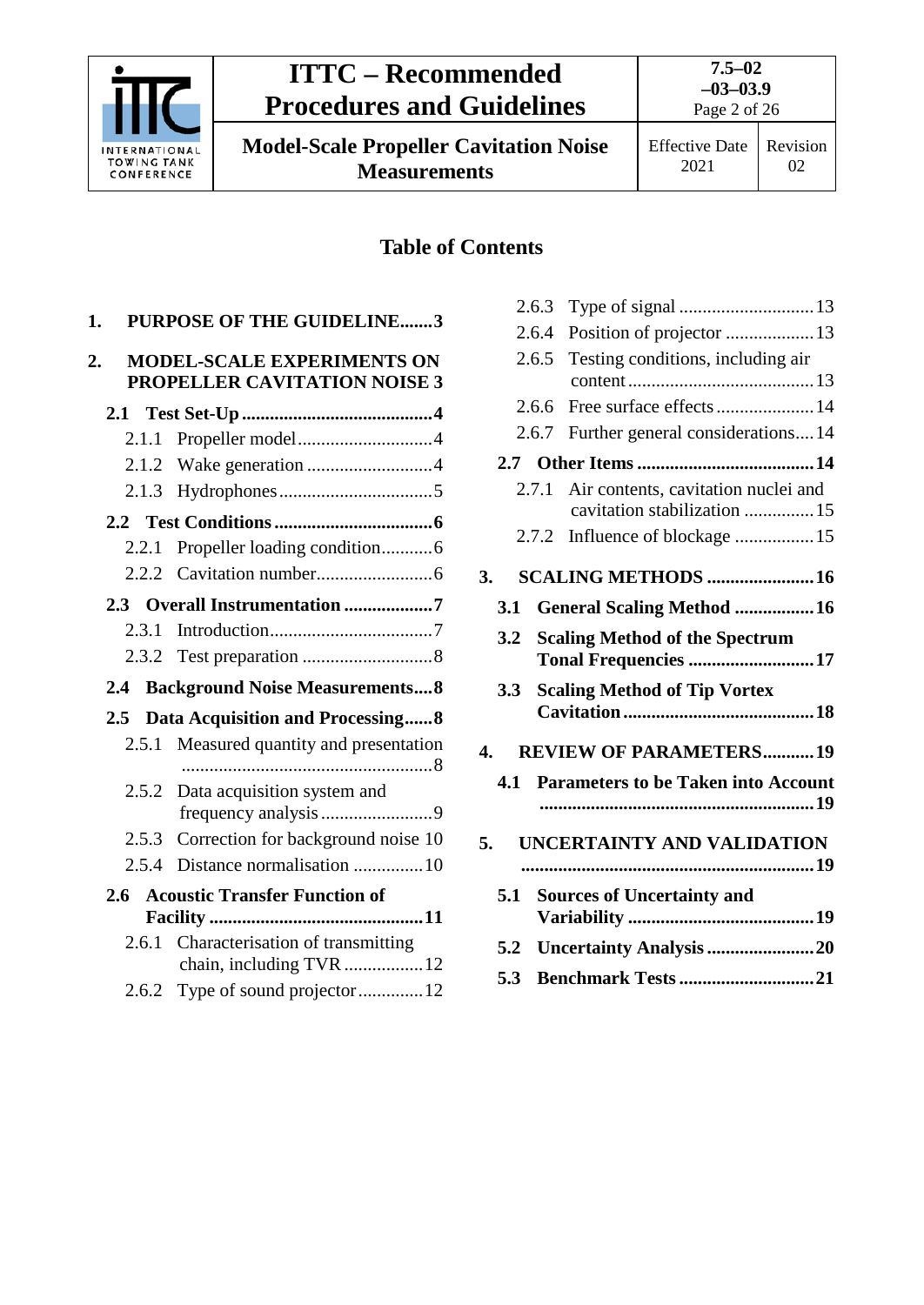

**Model-Scale Propeller Cavitation Noise Measurements**

# **Model-Scale Propeller Cavitation Noise Measurements**

# <span id="page-2-0"></span>**1. PURPOSE OF THE GUIDELINE**

The purpose of the guideline is to ensure consistent and reliable noise measurement results of cavitating propellers in model-scale facilities. The noise measurements are usually performed in order to predict the full-scale acoustic source level of the cavitating propeller with respect to the underwater radiated noise for a wide range of frequencies.

The guideline focuses on propeller cavitation noise measurements but is also applicable for noise due to other forms of cavitation such as e.g. rudder cavitation. Noise measurements to determine the acoustic source strength of the propeller for non-cavitating flow are not described by this guideline.

Note that in 2020 the identification number of the ITTC guideline on Model-Scale Propeller Cavitation Noise Measurement has changed from 7.5-02-01-05 to 7.5-02-03-03.9.

Due to the focus on propeller cavitation noise, other ITTC procedures and guidelines related to model tests involving cavitating propellers are relevant as well. In particular, the following procedures and guidelines are of importance:

- 7.5-02-03-03.1: Model-Scale Cavitation Tests
- 7.5-02-03-03.3: Cavitation Induced Pressure Fluctuations, Model Scale Experiments
- 7.5-02-03-02.5: Experimental Wake Scaling Methods
- 7.5-02-03-03.2: Description of Cavitation Appearances

• 7.5-04-04-01: Underwater Noise from Ships. Full-Scale Measurements.

The difference between hull-pressure fluctuation measurements and noise measurements is that pressure fluctuations are typically measured on the ship hull in order to investigate the risk for inboard noise and vibration. The pressures are measured in the low frequency range (between  $1<sup>st</sup>$  and  $5<sup>th</sup>$  to  $20<sup>th</sup>$  blade rate frequency). Noise measurements are typically performed up to high frequencies (e.g. 100 kHz model scale) with the goal of determining the source levels for the far field underwater radiated noise.

Additional information on noise measurements can be found in the ITTC Proceedings and final reports by the  $27<sup>th</sup>$ ,  $28<sup>th</sup>$  and  $29<sup>th</sup>$  Specialist Committee on Hydrodynamic Noise (2014, 2017, 2020). The 2014 and 2017 reports also review the responses of surveys on both full-scale and model-scale noise measurements.

## <span id="page-2-1"></span>**2. MODEL-SCALE EXPERIMENTS ON PROPELLER CAVITATION NOISE**

Model-scale experiments involving noise measurements of cavitating propellers are usually performed using one or more hydrophones mounted in the test facility in which the propeller is tested. Test facilities vary between variable pressure water tunnels and circulating water channels with a free surface in the test-section to a depressurized towing tank. The water tunnel and channel will both be referred to in this document as a cavitation tunnel.

Whereas the propeller is always tested at geosim conditions, the ship model, generating the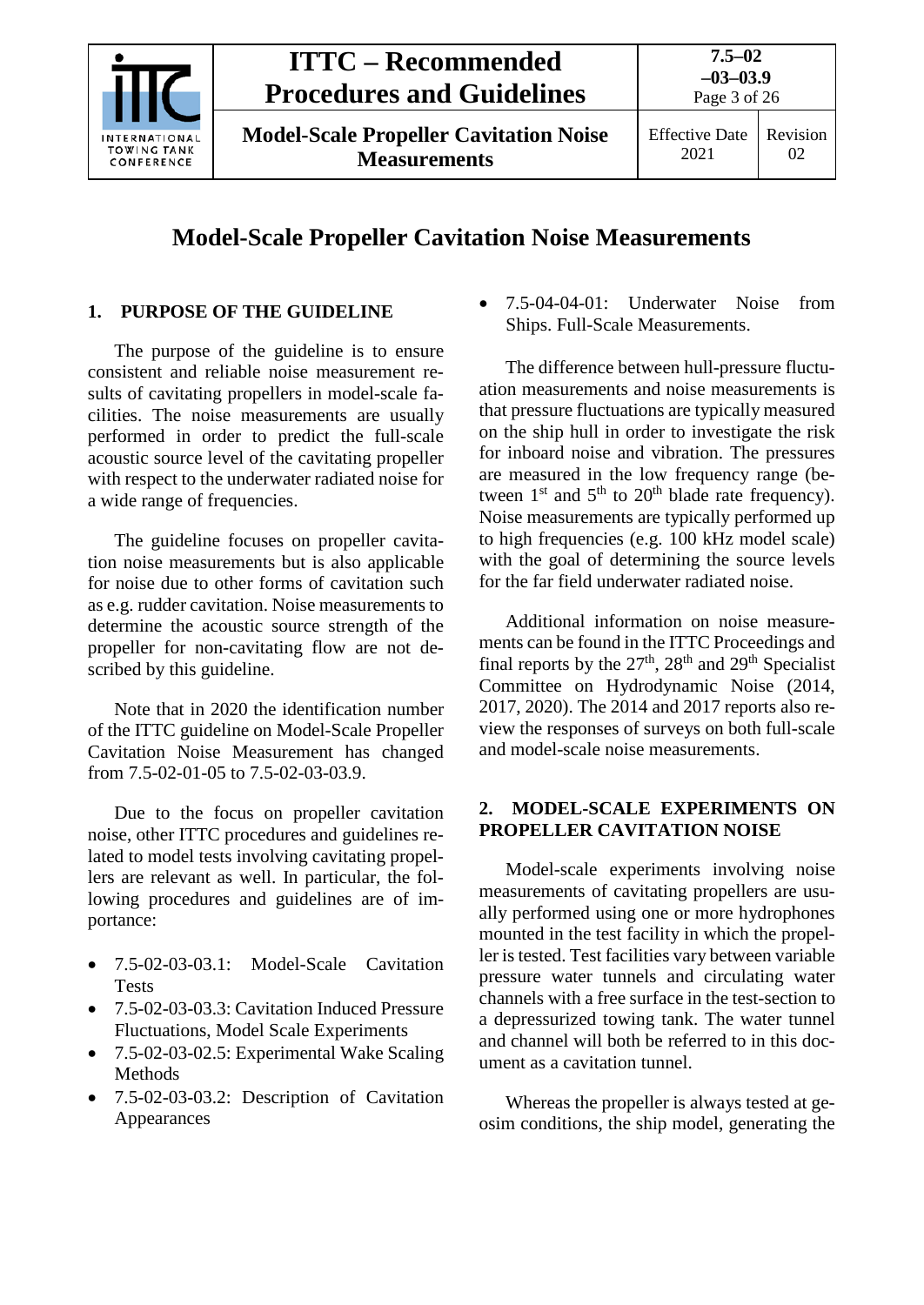| INTERNATIONAL<br><b>TOWING TANK</b><br>CONFERENCE | <b>ITTC – Recommended</b><br><b>Procedures and Guidelines</b>        | $7.5 - 02$<br>$-03-03.9$<br>Page 4 of 26 |                |
|---------------------------------------------------|----------------------------------------------------------------------|------------------------------------------|----------------|
|                                                   | <b>Model-Scale Propeller Cavitation Noise</b><br><b>Measurements</b> | <b>Effective Date</b><br>2021            | Revision<br>02 |

wake field in which the propeller operates, may deviate from geometric similarity.

## <span id="page-3-1"></span><span id="page-3-0"></span>**2.1 Test Set-Up**

### **2.1.1** Propeller model

The size of a model propeller should be determined, within the capacity constraint of the test facilities and within an acceptable range of test-section blockage, to achieve the highest possible Reynolds number. A high Reynolds number is beneficial in achieving turbulent flow on hull and propeller, and for the inception of cavitation. The accuracy of the propeller geometry should be according to ITTC procedure 7.5- 01-02-02:2005 which specifies that the offsets of the blade sections should be in the range  $\pm$  0.05 mm with the typical propeller diameter used for cavitation tests in the range between 180 and 300 mm. Model propeller blades are usually made of strong aluminium alloys or brass. Special care on manufacturing accuracy is needed in order to avoid cavitation occurrence sooner than expected. A thrust to disc area loading of about 4 kPa/blade is a useful upper limit value for strength considerations. For a controllable pitch propeller, it is also very important to set the pitch within 0.5% of the design pitch.

## <span id="page-3-2"></span>**2.1.2** Wake generation

The propeller operates in the wake of the ship hull which leads to load variations of the propeller blade. These load variations lead to cavitation inception and cavitation dynamics which give rise to cavitation noise. It is the load variation that needs to be correctly modelled in the cavitation test facility, which is accomplished by applying the correct wake field.

Relevant scaling parameters for the ship wake are the Reynolds number and the Froude number. The dependency on the Froude number is related to the influence of the free surface wave height on the wake field which can be important for some types of ships and for ships in ballast condition but in general the influence is small. The Froude similarity also gives a similar vertical gradient of the cavitation number as at full-scale which is further discussed in Section 2.2.2. The most important scaling parameter is the Reynolds number which determines the thickness of the boundary layer and the formation of vortices on the ship hull. However, similarity of Reynolds number cannot be obtained in model test for practical reasons. In order to minimize Reynolds scale effects, the product of ship model length and tunnel speed should be as high as possible.

In large cavitation test facilities, the current practice is to test the propellers with the complete hull geometrically scaled. However, there is also the possibility to use a modified hull geometry to make the wake field at the propeller plane closely resemble the full-scale wake. It can be useful on twin screw ship for which the blades in the upper position are working in the ship hull boundary layer because the boundary layer thickness relative to the propeller diameter at model scale is different than at full scale. For single screw ships it is especially the aft part of the hull lines that determines the propeller inflow. This part can also be modified in order to generate a wake field that closely resembles the full-scale wake field.

The accuracy of the ship model should be according to ITTC procedure 7.5-01-01-01. In general, the model is also used for resistance and propulsion tests, but it should be noted that the model in the cavitation facility is typically tested at higher velocities and that the loading will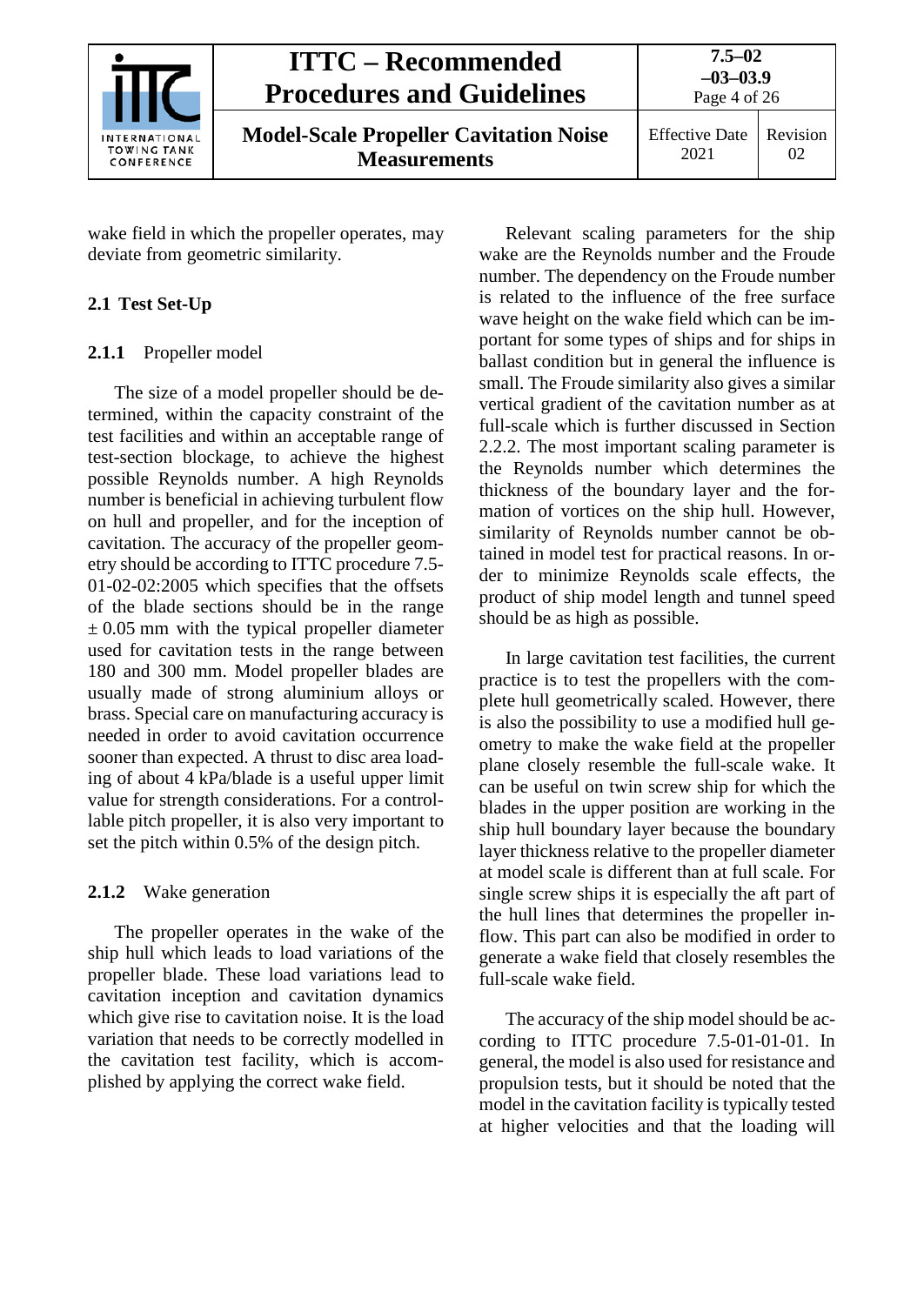|                                                   | <b>ITTC – Recommended</b><br><b>Procedures and Guidelines</b>        | $7.5 - 02$<br>$-03-03.9$<br>Page 5 of 26 |                       |
|---------------------------------------------------|----------------------------------------------------------------------|------------------------------------------|-----------------------|
| INTERNATIONAL<br><b>TOWING TANK</b><br>CONFERENCE | <b>Model-Scale Propeller Cavitation Noise</b><br><b>Measurements</b> | <b>Effective Date</b><br>2021            | <b>Revision</b><br>02 |

therefore be higher. The model shall be equipped with all appendages and turbulence stimulators that may influence the propeller inflow. If observation windows or borescopes are used for cavitation observation, they should not influence the propeller inflow. The recommended value for the maximum blockage of the ship model in the test-section is about 20%.

In smaller cavitation tunnels, one may use wire screens, possibly in combination with dummy models. The reference wake field is in general the nominal wake field measured in a towing tank, but it is recommended to use the full-scale nominal wake field obtained by extrapolating the model-scale wake field or by using CFD. More information on wake scaling methods can be found in the  $26<sup>th</sup> ITTC$  proceedings of the Specialist Committee on Scaling of Wake Field (2011). For the generation of the wake field, the following cases can be distinguished:

- A wire screen mesh is typically applied in tunnels with small test-sections and is a suitable and practical method when the axial velocity distribution is to be generated. They are not effective in simulating the tangential and radial velocity distribution. Disadvantage of wire screen meshes is that they may vibrate and cavitate which increases the background noise.
- A dummy model possibly in combination with wire screens is typically applied in medium size test-sections.
- For twin screw ships, the inclined shaft, brackets and bossing can be mounted in small to medium size test-sections. Attention should be paid to vortex formation at the bossing where the shaft protrudes the hull as this vortex may enter the propeller plane

For all cases it is recommended to include the (stern) appendages, i.e. rudder and struts, if present, at the correct location. The quality of the generated wake with respect to the target wake should be assessed using wake field measurements. Depending on the configuration one may measure the axial velocity component only, the axial and tangential velocity component or all three velocity components.

### <span id="page-4-0"></span>**2.1.3** Hydrophones

Usually commercially available hydrophones of piezoelectric type are used for measurement of underwater sound pressure levels in a test facility. The sensitivity should be as high as possible but is a compromise of the dimensions and the usable frequency range. A built-in integrated preamplifier is advantageous to reduce electronic noise of the measurement chain. Depending on the integration situation, either flush mounted or omni-directional type of hydrophone shall be used. The usable frequency range starts from about 1 Hz and the upper limit is at tens of kHz or even above 100 kHz. The maximum operating pressure for most of the hydrophones varies between 40 and 100 atm which is in excess of that required for model test facilities. Little information is available on the minimum operating pressure, which is mainly obtained by practical experience of specific hydrophones at the operating conditions of the test facility.

The sensitivity of the hydrophones shall be periodically calibrated with respect to the manufacturer's reference, e.g. by use of a hydrophone calibrator.

In the facility, at least one hydrophone should be located at the propeller plane. Additional hydrophone positions up- and downstream, as well as abeam, should be included if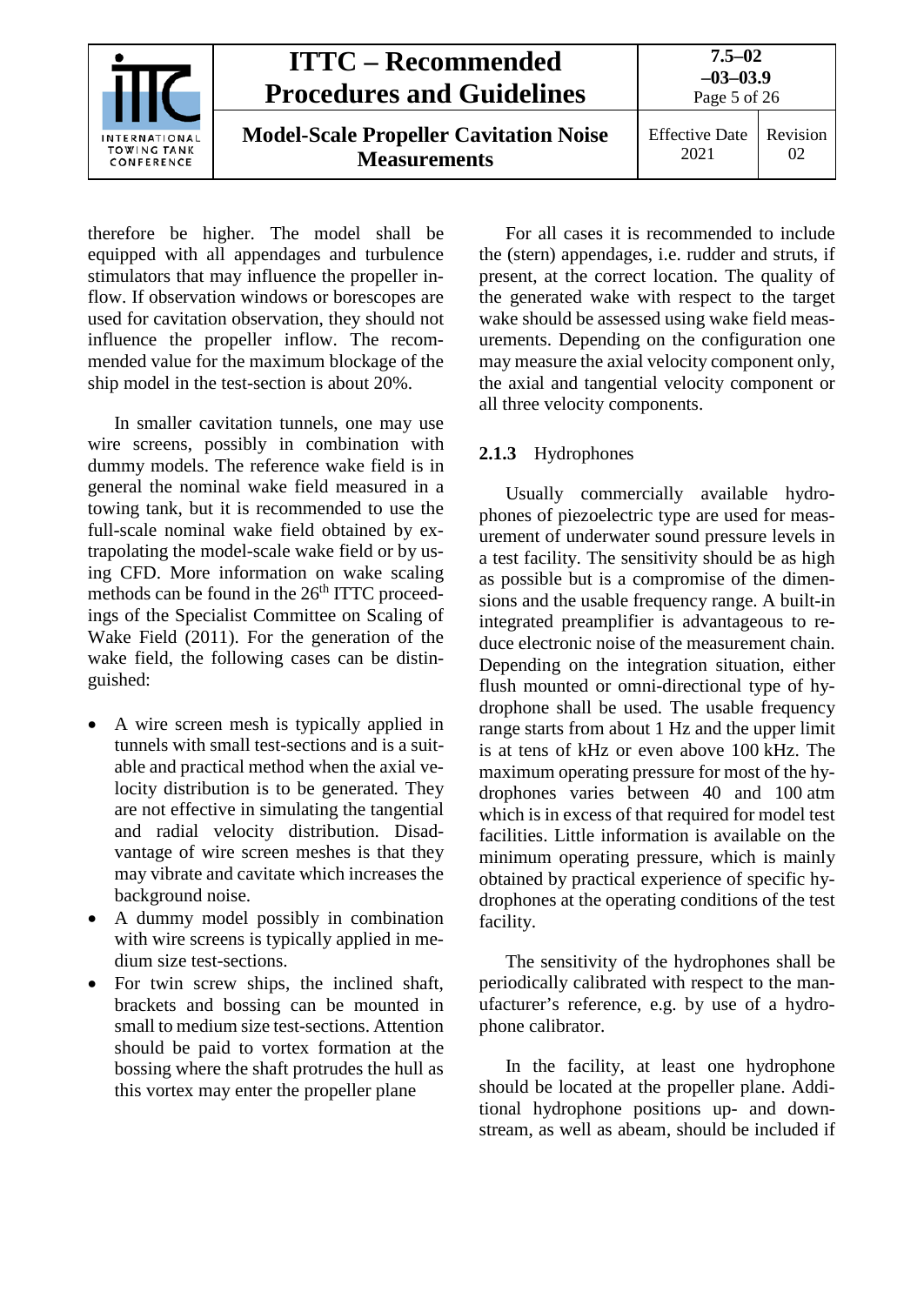

Page 6 of 26

**Model-Scale Propeller Cavitation Noise Measurements**

Effective Date 2021 Revision 02

feasible to augment acoustic testing. Hydrophones should preferably be installed in one of the following ways:

- In a large or medium sized chamber with acoustic treatment below the test section
- Outside of the walls or windows
- Flush to walls or windows
- To a rake in the flow
- Inside the basin

The stand-off distance to a window or wall should be at least 0.2 m and is typically in the range from 0.3 m to 1 m.

Hydrophone arrays enable noise measurements with high directivity to scan the model to identify local noise source regions and should be used if permitted by facility capabilities and testing budget.

## <span id="page-5-0"></span>**2.2 Test Conditions**

In a cavitation tunnel/towing tank facility, the model test conditions should satisfy the same propeller working conditions as predicted for the full-scale ship. The two basic parameters of a propeller operating conditions are:

- Propeller loading *KT*
- Cavitation number  $\sigma$

## <span id="page-5-1"></span>**2.2.1** Propeller loading condition

The propeller loading at the predicted full scale  $K_T$  or  $K_Q$  (thrust  $(T)$  or torque  $(Q)$  identity) is obtained through the kinematic condition for  $J = V_A/(nD)$ . Here,  $V_A$  = propeller speed of advance,  $D =$  propeller diameter (m),  $n =$  rotational speed (1/s),  $K_T = T/(\rho n^2 D^4)$ , and  $K_Q =$  $Q/(\rho n^2 D^5)$  where  $\rho$  is the fluid density.

Usual practice in a cavitation tunnel is to satisfy the thrust or torque identity by varying the revolution speed of the propeller at a given flow speed at which the hull wake has been measured.

### <span id="page-5-2"></span>**2.2.2** Cavitation number

The facility pressure needs to be adjusted to obtain the correct full scale cavitation number  $\sigma = (p_0 - p_v)/(1/2\rho V^2_{ref})$ ; where  $p_0 =$  total static pressure consisting of atmospheric pressure plus submergence depth pressure taken to a reference location on the propeller blade,  $p_\nu$  is the vapour pressure and with the reference velocity *Vref* taken as  $V_A$ ,  $nD$  or  $\pi nD$ . The reference submergence depth used in the calculation of the cavitation number is usually taken at a point approximating the centre of the expected cavitation extent. This point is usually in the upper part of the disk, such as 0.7*R*, 0.8*R* or 0.9*R* above the propeller centreline although the propeller centreline is also used for cases with e.g. high shaft inclination where the maximum cavitation extent is occurring at 90 or 270 deg. If the reference velocity is based on the revolution speed *n*, there is then no need for the free-stream flow speed to be representative of the ship speed. This is very convenient for cavitation tests and especially for dummy hull type testing configurations.

Inclusion of the effect of stern wave heights can be determined based on discussions with customers and/or experience of the model basin.

For Froude-scaled cavitation testing in a facility with a free surface, such as a depressurized towing tank or a free surface circulating water channel, the results of a Froude scaled powering test in a towing basin may be used directly to set the propeller RPM and ship speed for the various operating conditions of the experiment. It is noted that the usual procedure for scaling model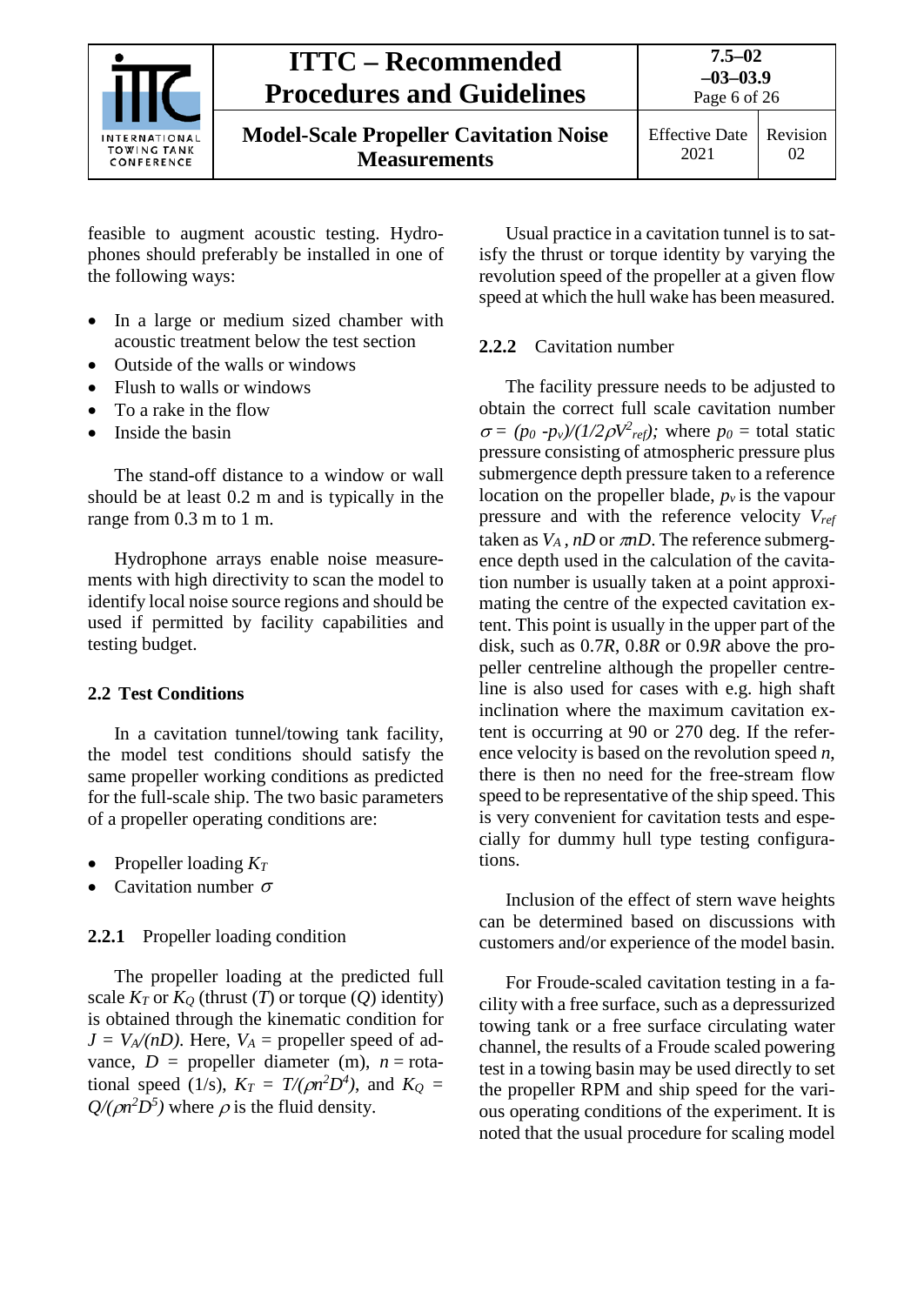

powering results to full-scale is based on satisfying the thrust loading coefficient at full-scale Reynolds number, which is equivalent to a thrust identity approach.

It is recommended to perform additional tests with off-design load conditions to check the sensitivity of the noise measurements to changes in operational setting.

If the noise is dominated by tip-vortex cavitation, reduction of the cavitation number may be applied to correct for the Reynolds number scale effect on the inception of vortex cavitation. Such a reduction of the cavitation number is required if the vortex does not cavitate in the model test whereas, for example based on a cavitation inception test, a cavitating vortex is expected at full scale. This topic is further discussed in Section 3.3.

Noise measurements shall be supported by additional investigations like cavitation observation, cavitation inception and/or hull pressure pulse measurement.

### <span id="page-6-1"></span><span id="page-6-0"></span>**2.3 Overall Instrumentation**

#### **2.3.1** Introduction

The requirements for measurements and instrumentation for noise testing fall into two main groups. The following lists identify the parameters to be measured and give special notes about the instrumentation [in brackets].

### Basic Test Measurements

Parameters that are 'required' to be measured include:

- facility flow velocity  $V_{fac}$ ;
- facility static pressure *p*;
- propeller thrust and torque *T, Q*;
- propeller rotational speed *n*;
- water temperature *t*;
- air or oxygen saturation index  $\alpha$ .

In the category of 'recommended' falls

• Cavitation nuclei number and size distributions. The recommended technique is based on defocused imaging due to its non-intrusive and adaptability advantages (see the report of the 29<sup>th</sup> ITTC Specialist Committee on Hydrodynamic Noise, 2020), but other techniques (as shadowgraphy, cavitation susceptibility meter, Phase Doppler Anemometry) can also be used if available.

#### Sound Pressure Measurements

Parameters that are 'required' to be measured include:

- time series or narrow band spectra of the underwater sound pressure;
- cavitation observations.

The category of 'recommended' includes

- video observations showing the dynamic behaviour of the cavitation;
- control pulses per shaft rotation for data sampling [shaft encoder device with minimum number of pulses per rotation  $= 5$ \*(highest blade rate harmonic) \*(blade number)];
- vibration characteristics of ship hull, propeller shaft and facility walls.

To get quantitative information on the uncertainty of the measurements it is recommended to investigate the change in noise levels for small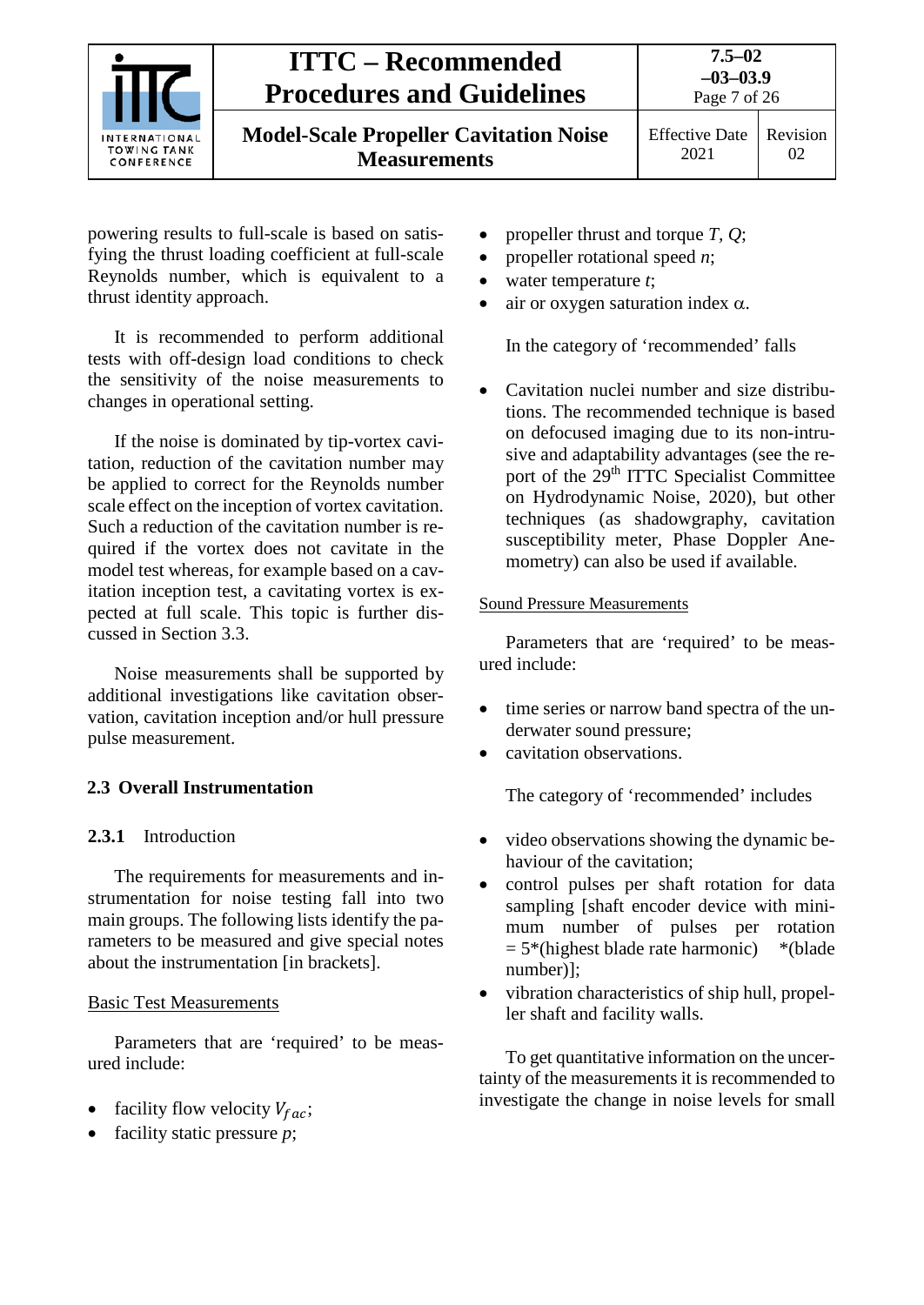

**Model-Scale Propeller Cavitation Noise Measurements**

Effective Date 2021

Revision 02

variations in thrust coefficient (typically 5%) and cavitation number (typically 10%).

# <span id="page-7-0"></span>**2.3.2** Test preparation

As part of the preparation and set-up of the test, the following (calibration) tests should be performed:

- For the thrust and torque dynamometer, load response calibrations should be carried out with applied loads, and also long-term stability of the calibrated data needs to be confirmed.
- The torsional or lateral vibrations of the model propeller shaft may have an influence on the background noise. Attention should be paid to the vibration level of the shaft at each test condition.
- Hydrophones should be calibrated within an established time period prior to the test.
- The acoustic transfer function of the facility should be determined if it is considered to significantly affect the noise measurements, see Section 2.6.

# <span id="page-7-1"></span>**2.4 Background Noise Measurements**

To check the quality of the noise measurements, i.e. of the cavitating propeller, the contribution of facility dependent noise – the propeller drive system, the tunnel operation or towing carriage, the water flow, the measurement chain etc. - should be determined. This so-called background noise shall be measured in absence of the propeller cavitation – by replacing the propeller by a bare hub or by increasing the tunnel pressure until cavitation is fully suppressed - but with all other operating conditions as similar as possible. These operating conditions are:

• shaft rotational speed *n;*

- facility speed  $V_{fac}$ ;
- gas content  $\alpha$ ;
- either
	- o Propeller thrust T or torque *Q ;*
	- o Tunnel pressure *p* (bare hub).

Both procedures to measure background noise have specific pros and cons. The increase of tunnel pressure allows to keep the propeller load condition  $K_T$  and to detect propeller noncavitating noise (e.g. propeller singing) but changes the gas content which may influence the sound transmission. The replacement of the propeller by a bare hub keeps the same gas content but changes the load of the propeller drive system which may change the noise due to the drive train. The test report should state clearly which procedure has been adopted.

If flush-mounted hydrophones or pressure transducers are used in the tunnel wall or ship hull, the contributions of the vibration of the wall or hull to the noise measurements needs to be assessed as part of the background noise measurements. The influence of hull vibrations on hull mounted pressure transducers is discussed in ITTC guideline 7.5-02-03-03.3.

Background noise shall be measured for every noise test condition.

# <span id="page-7-3"></span><span id="page-7-2"></span>**2.5 Data Acquisition and Processing**

# **2.5.1** Measured quantity and presentation

The principal measured property of noise is the time varying acoustic pressure  $p(t)$  at a location. The measurement of acoustic pressure that is conventionally reported is the root mean square (rms) of a pressure: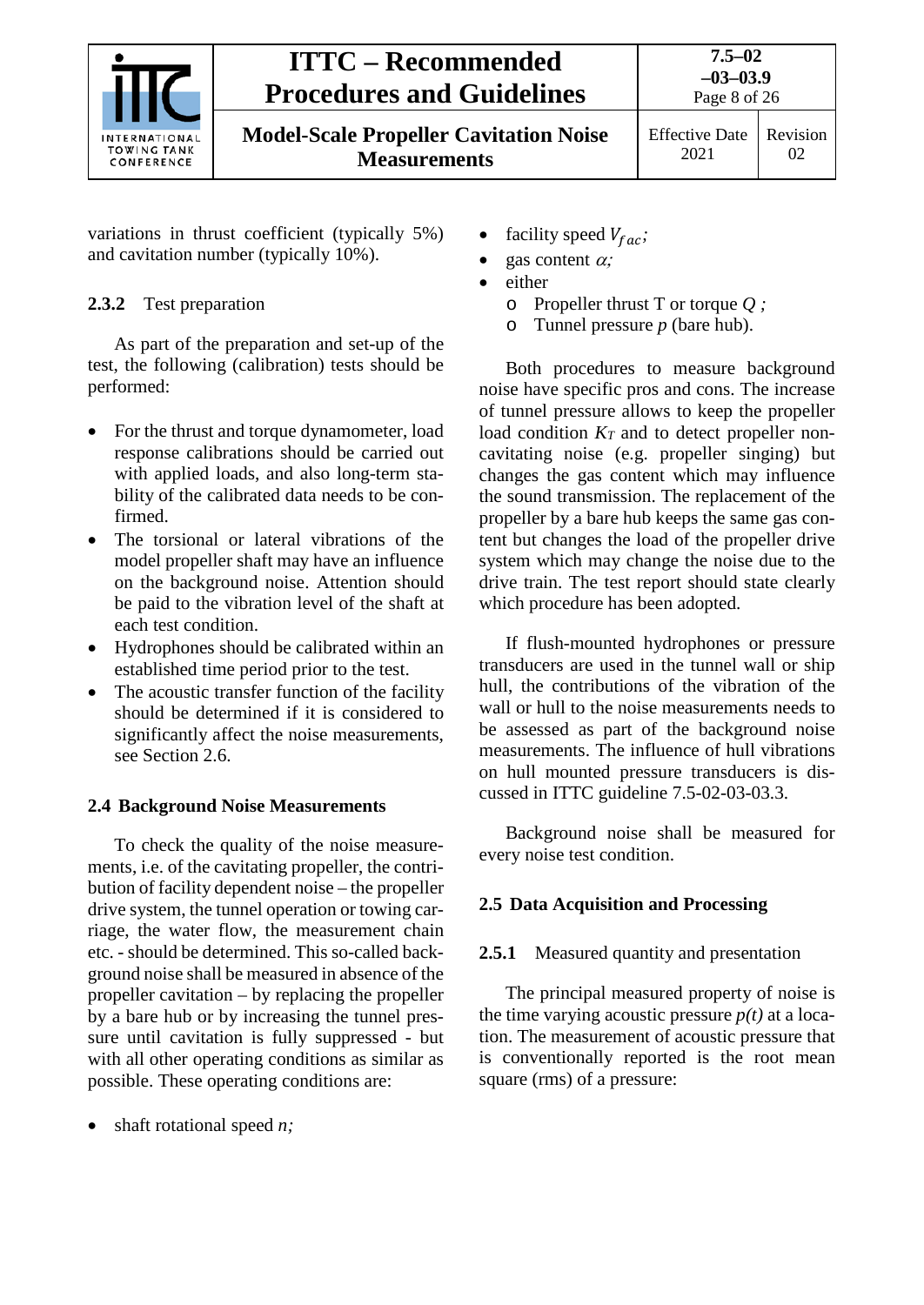

Page 9 of 26 **Model-Scale Propeller Cavitation Noise Measurements** Effective Date 2021 Revision 02

$$
\bar{p}_{rms} = \sqrt{\frac{1}{T} \int_0^T p(t)^2 dt}
$$
 (2.1)

In the context of noise assessment, the Sound Pressure Level (SPL) is the fundamental quantity of sound pressure, and it is defined in terms of a pressure ratio as follows<sup>[1](#page-8-1)</sup>:

$$
SPL = 10 \log_{10} (\bar{p}_{rms}^2 / p_{ref}^2)
$$
 (2.2)

where  $p_{ref}$  is the reference pressure, typically chosen as 1 μPa for water.

Noise is usually represented by a spectrum calculated from the sound pressure signal of a hydrophone  $p(t)$ . Nowadays, the spectral representation of a sound pressure signal  $p(t)$  is computed through an FFT, resulting in for instance the Power Spectral Density function  $\phi_{\text{pp}}(f, \Delta f)$ , for a given centre frequency f and for a frequency bandwidth  $\Delta f$ , i.e. defined for  $\left[f - \frac{\Delta f}{2}; f + \frac{\Delta f}{2}\right]$ . Among the various representations of the Sound Pressure Level *SPL(f,*∆*f)*, the most frequently used are:

• the Sound Pressure spectral density Level The unit of SPL is then dB re  $1\mu Pa^2/Hz$ .

$$
SPL(f, \Delta f) = 10 \cdot \log_{10} \left( \frac{\phi_{pp}(f, \Delta f)}{p_{ref}^2} \right) \tag{2.3}
$$

• the Sound Pressure power spectrum Level for a constant or proportional bandwidth (1/3 octave band level). The unit of SPL is then dB re 1µPa². The relation between power spectrum and power spectral density is given by

$$
SPL_{\Delta f}(f, \Delta f) = 10 \cdot log_{10} \left( \frac{\phi_{pp}(f, \Delta f)}{p_{ref}^2} \right) + 10 \cdot log_{10}(\Delta f)
$$
\n(2.4)

It is then required to state clearly what type of SPL representation is used when reporting on propeller noise measurements, for instance by giving the band width ∆*f* in the subscript. The power spectrum in 1/3 octave band level can be given as  $SPL_{1/3}$  [dB re 1µPa<sup>2</sup>].

#### <span id="page-8-0"></span>**2.5.2** Data acquisition system and frequency analysis

The data acquisition system mostly includes the transducer, pre- or charge amplifier, filters and A/D board. Figure 1 shows a signal flow chart to illustrate the elements in a simple noise measurement.



Figure 1: The signal flow chart of an acoustic measurement

The frequency range of the measurement is usually determined by the characteristics of the hydrophone and the A/D board. However, the reverberation in the cavitation tunnel should be considered as well as it may determine the lower frequency limit as discussed in Section 2.5.5.

The upper limit of the frequency range is directly related to the sampling frequency (Nyquist criteria):

$$
f_H \le \frac{f_s}{2} \tag{2.5}
$$

denote SPL in equations. In this document, acronyms were kept in equations for ease of reading. The ISO symbols are given in Table 4.2.

<span id="page-8-1"></span><sup>&</sup>lt;sup>1</sup> Note that ISO standard 18405 :2017 on Acoustic Terminology uses the symbol  $L_p$  to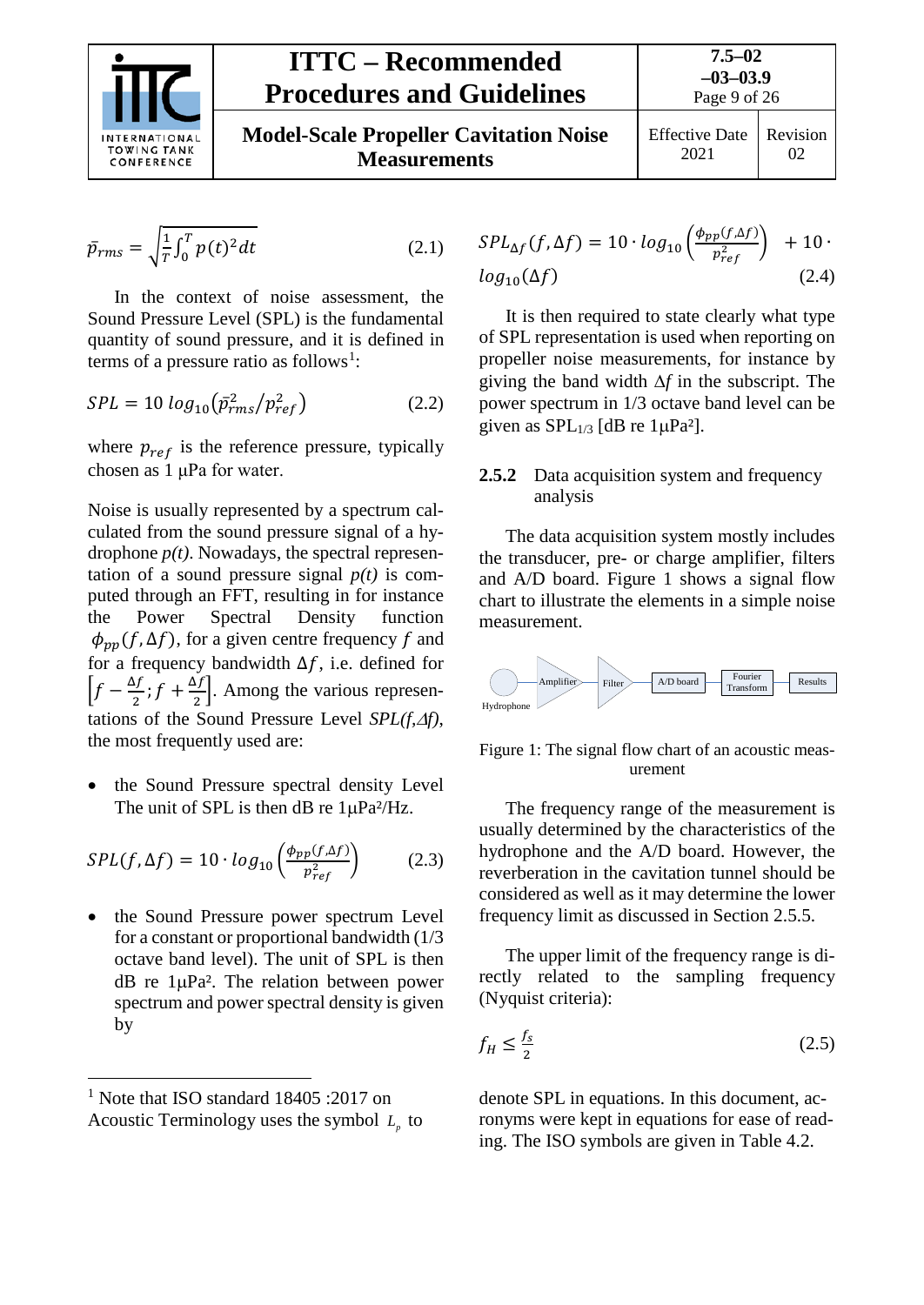| INTERNATIONAL<br><b>TOWING TANK</b><br>CONFERENCE | <b>ITTC – Recommended</b><br><b>Procedures and Guidelines</b>        | $7.5 - 02$<br>$-03-03.9$<br>Page 10 of 26 |          |
|---------------------------------------------------|----------------------------------------------------------------------|-------------------------------------------|----------|
|                                                   | <b>Model-Scale Propeller Cavitation Noise</b><br><b>Measurements</b> | <b>Effective Date</b><br>2021             | Revision |

where  $f_H$  is the upper limit of the frequency range and  $f_s$  is the sampling frequency. An antialiasing filter should be used to avoid any influence of signals with frequency above  $f_H$ . An acquisition period of greater than 20 seconds is recommended in order to have sufficient data for the analysis.

One of the most common techniques to process the  $p(t)$  signal is to use the periodogram technique along with a window function using Welch's method of averaging modified spectrograms (Welch, 1967). The resulting spectrum is a time-averaged power spectrum or power spectral density. For noise signatures with tonal content, power spectra analysed in very narrow bandwidths (i.e. 0.1 Hz) are common for lower frequencies, whereas for higher frequencies band widths of 1 Hz to 10 Hz are used. These narrowband spectra are strongly recommended if background noise sources need to be identified. The presentation of the power spectrum should include the applied averaging time, frequency band width and window function.

#### <span id="page-9-0"></span>**2.5.3** Correction for background noise

The measured cavitation noise levels may include background noise of the test set-up and the facility. The background noise should therefore be measured as described in Section [2.4.](#page-7-1) A correction to the measured model noise levels can be made using the difference, ∆SPL, between the pressure levels which is defined as

$$
\Delta SPL = SPL_{s+n} -
$$
  
\n
$$
SPL_n = 10 \log_{10} \left( \frac{\bar{p}_{rms}^2}{\bar{p}_{rms}^2} \right)
$$
 (2.6)

where *SPLs+n* is the sound pressure level of the model noise measurement, and *SPLn* is the sound pressure level of the associated background noise measurement. If ∆SPL is greater

than 10 dB then no adjustments are necessary. On the contrary, if ∆SPL is less than 3 dB then measurements are dominated by background noise and cannot be used. These background dominated noise levels can however be interpreted as an upper limit of the model-scale cavitation noise levels and – if properly indicated – can be presented as such. Finally, if  $3 dB <$ ∆SPL <10 dB, adjustment on measurements are required and the following expression can be used:

$$
SPL_s = 10 \log_{10} \left[ 10^{\left( \frac{SPL_{s+n}}{10} \right)} - 10^{\left( \frac{SPL_{n}}{10} \right)} \right] \quad (2.7)
$$

The background noise corrected spectral levels are required for the presentation of the data.

If the noise measurements contain contributions due to, for example, vibrations of a specific element in or outside the facility, the measurements can be corrected by subtracting the coherent part of the noise with the vibrations of the element (Bendat & Piersol, 2011).

#### <span id="page-9-1"></span>**2.5.4** Distance normalisation

As the measured noise levels heavily depend on the distance between the noise source and the measurement transducer, a distance normalisation is usually applied. The sound pressure level corrected according to spherical spreading loss defines the Radiated Noise Level (RNL):

$$
RNL = SPL + 20 \cdot \log_{10} \left( \frac{r}{r_{ref}} \right) \tag{2.8}
$$

where *r* is the distance between the acoustic source and the hydrophone location in meters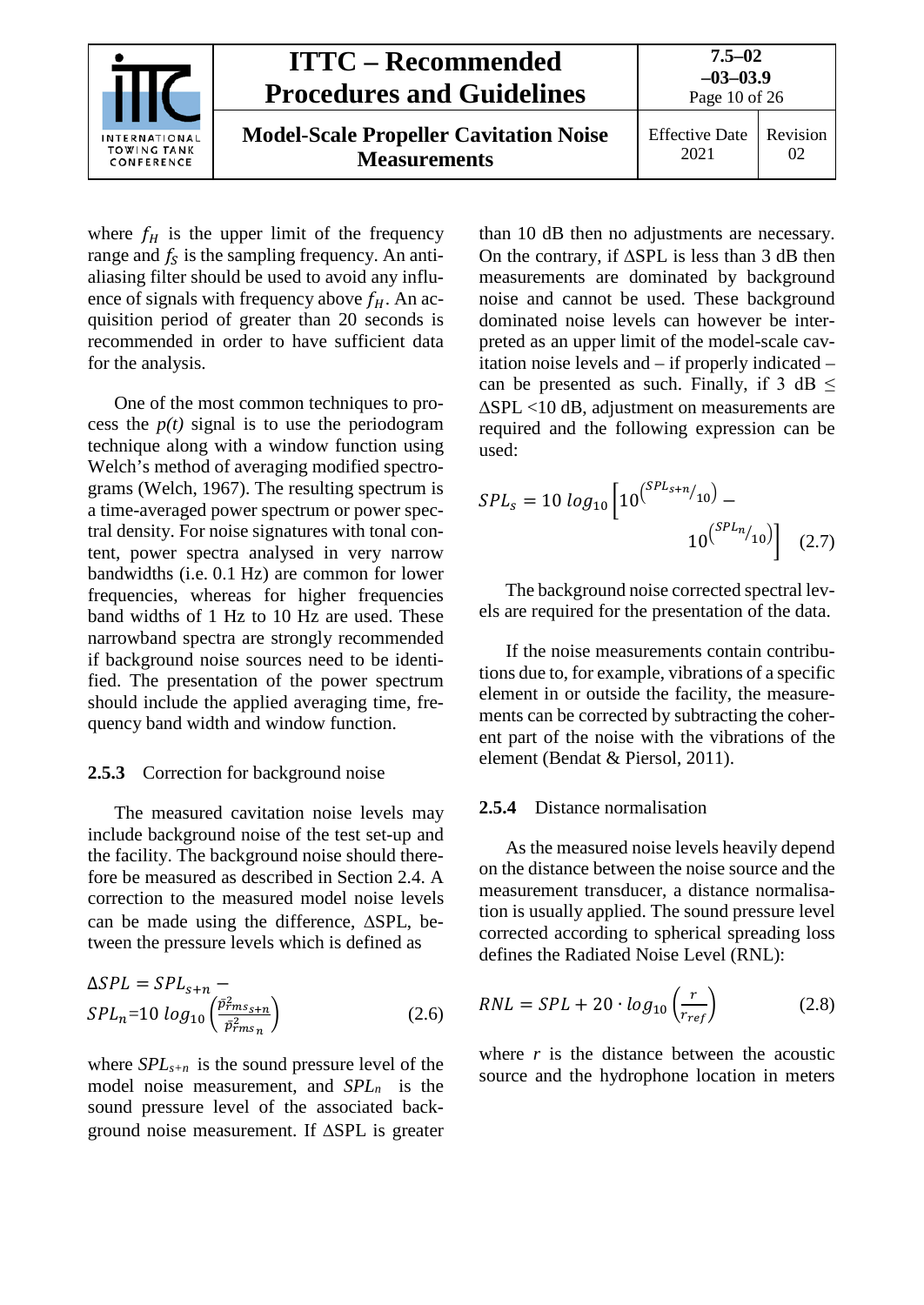

and  $r_{ref}$  the reference distance of 1 m. The correction term is the propagation loss by spherical spreading, *Nsph.*

The centre of the acoustic source for model propellers is usually considered to be at the shaft centre, at 0.7*R* above the shaft centre or the centre location of the cavity collapse. The location of the acoustic centre should be given. The RNL of cavitation noise is preferably expressed in one-third-octave band levels as dB re *1µPa2 m2* which can be referred to as  $RNL_{1/3}$ .

#### <span id="page-10-0"></span>**2.6 Acoustic Transfer Function of Facility**

When the noise is measured in model-scale test fa**c**ilities, we should keep in mind that the test sections do not resemble a free-field environment. The reflections by the walls cause interference between pressure waves which depend on wave length (and therefore frequency) and lead to acoustic modes in the test section at low frequencies (see e.g. Boucheron *et al.*, 2017). The frequency range of this effect depends on the size of the test-section and is larger for the smaller size cavitation tunnels, but the effect is clearly visible for larger size facilities at low frequencies also.

The effect of the reflections (or reverberation) can be determined through acoustic transfer function measurements using e.g. a sound source with known characteristics put at specific relevant locations in the test section, see Figure 2.



Figure 2: Transfer function measurement set-up in cavitation tunnel

The theoretical model on which such procedure is based is quite simple, as reported in Figure 3 (Tani *et al.*, 2016). The target system is schematized as a single input – single output system, for which the output (in our case the hydrophone measurement) is a deterministic function of the input (the propeller noise in cavitation tests, or the noise emitted by the transducer in calibration tests).



Figure 3: Scheme of input/output system (Tani *et al.*, 2016b).

Under the hypotheses of linearity and timeinvariance, the output  $y(t)$  of the system may be obtained by means of the convolution between the input signal  $x(t)$  and the impulse response of the system  $h(t)$  plus the noise  $n(t)$ :

$$
y(t) = x(t) \otimes h(t) + n(t) \tag{2.9}
$$

Considering only the steady response of the system and avoiding inclusion of information on the phase at different frequencies, the Transfer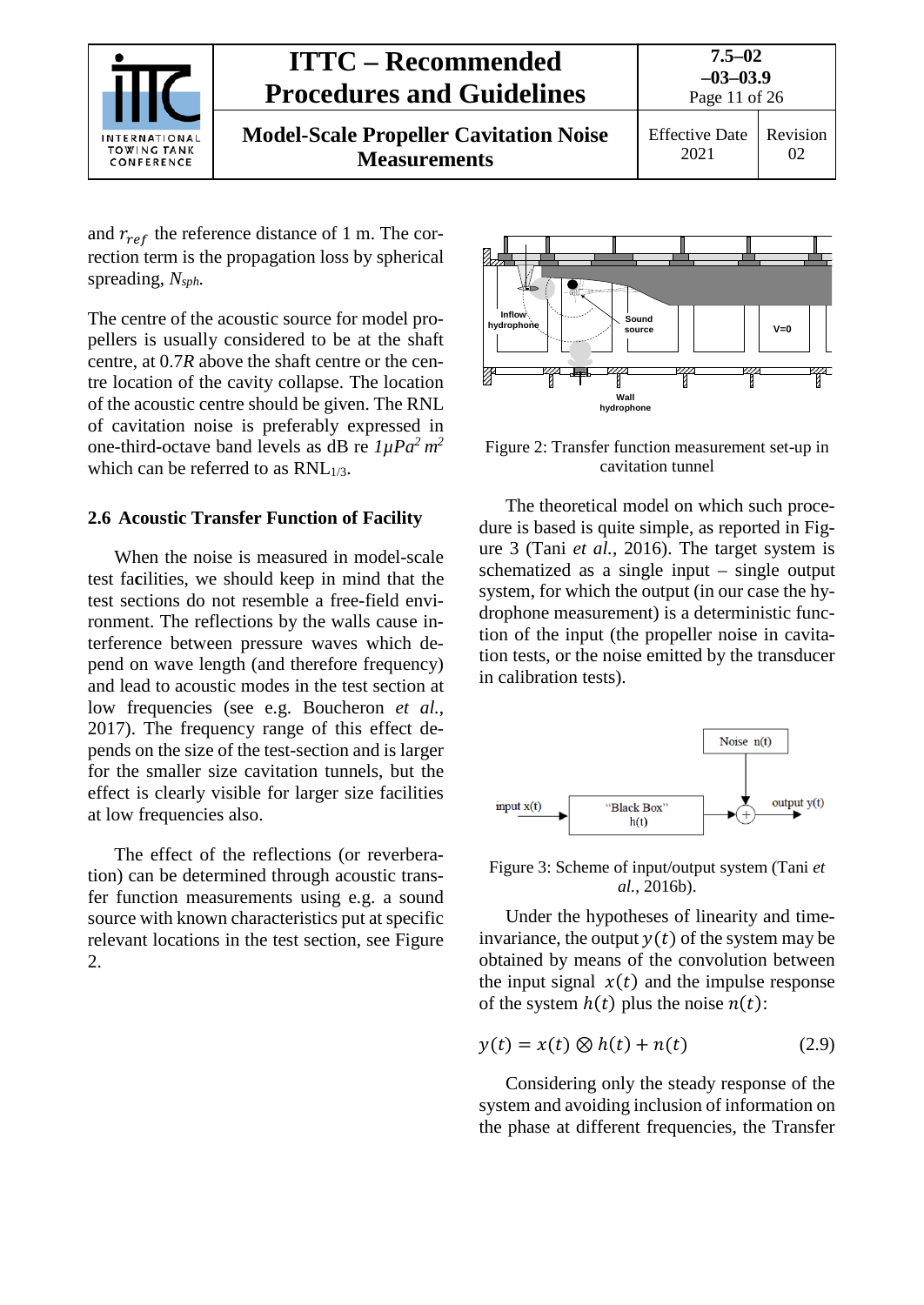

Function may be evaluated as the ratio between the power spectral densities of the output and input signals, which leads, in logarithmic representation, to the following equation:

$$
TF = SPL_y - SL_x \tag{2.10}
$$

The input and output signals in the specific case are represented by the signal emitted by the source, defined as source  $level^2$  $level^2$ , and the sound pressure level perceived by the hydrophone, respectively. As an alternative, the power spectrum of the impulse response  $h(t)$  may be used. The determination of the source level  $SL<sub>x</sub>$  requires special attention. Often is determined from the applied voltage and the Transmitting Voltage Response  $(TVR<sup>3</sup>)$  $(TVR<sup>3</sup>)$  $(TVR<sup>3</sup>)$  of the acoustic source. The unit of TF is dB re  $1m^2$ .

The transfer function is used to obtain the Source Strength Level (SL) from the net noise level SPLs, previously evaluated considering the total noise level and the background noise level:

$$
SL = SPLs - TF
$$
 (2.11)

The SL is preferably expressed in one-thirdoctave band levels as  $SL_{1/3}$  [dB re  $1 \mu P a^2 m^2$ ].

If a transfer function is available, the distance normalisation of the propeller noise measurements (Section 2.5.4) is not required for it is accounted for in the transfer function.

Note that in free-field conditions, the transfer function equals:

$$
TF = -20 \cdot \log_{10} \left( \frac{\mathbf{r}}{r_{ref}} \right) \tag{2.12}
$$

Examples of measuring the transfer function of Equation (11) can be found in Briancon *et al.* (2013), Lafeber *et al.* (2015), and Park *et al*. (2016), while Tani *et al.* (2016a,b) and Tani *et al.* (2019) make use of the impulse response. Some specific points of attention are discussed next.

### <span id="page-11-0"></span>**2.6.1** Characterisation of transmitting chain, including TVR

The basis of the procedure is the availability of a suitable transducer. Normally, the emitting characteristics of the transducer are provided by manufacturers<sup>[4](#page-11-2)</sup> for open field conditions. However, these TVR data may cover a frequency range smaller than required and dedicated tests might be necessary, for instance to extend the TVR to lower frequencies. As an alternative, the TVR may be extrapolated (e.g. if too low SNR is present). The TVR of the transducer should be checked on a regular basis.

### <span id="page-11-1"></span>**2.6.2** Type of sound projector

The type of transducer may affect the transfer function; particularly important characteris-

<sup>4</sup> It is worth mentioning that sources are calibrated for free field conditions. In a closed environment the source creates an acoustic field which affects in return the behaviour of the source itself. This effect is likely to be small, but this has not been investigated.

<span id="page-11-2"></span> <sup>2</sup> The source level is defined as the sound pressure level at a distance of 1 m from the source placed in a infinite uniform lossless medium (ISO18405:2017).

<span id="page-11-3"></span> $3$  The TVR is defined as the output sound pressure level at 1 m from the sound source per 1V input voltage as function of frequency.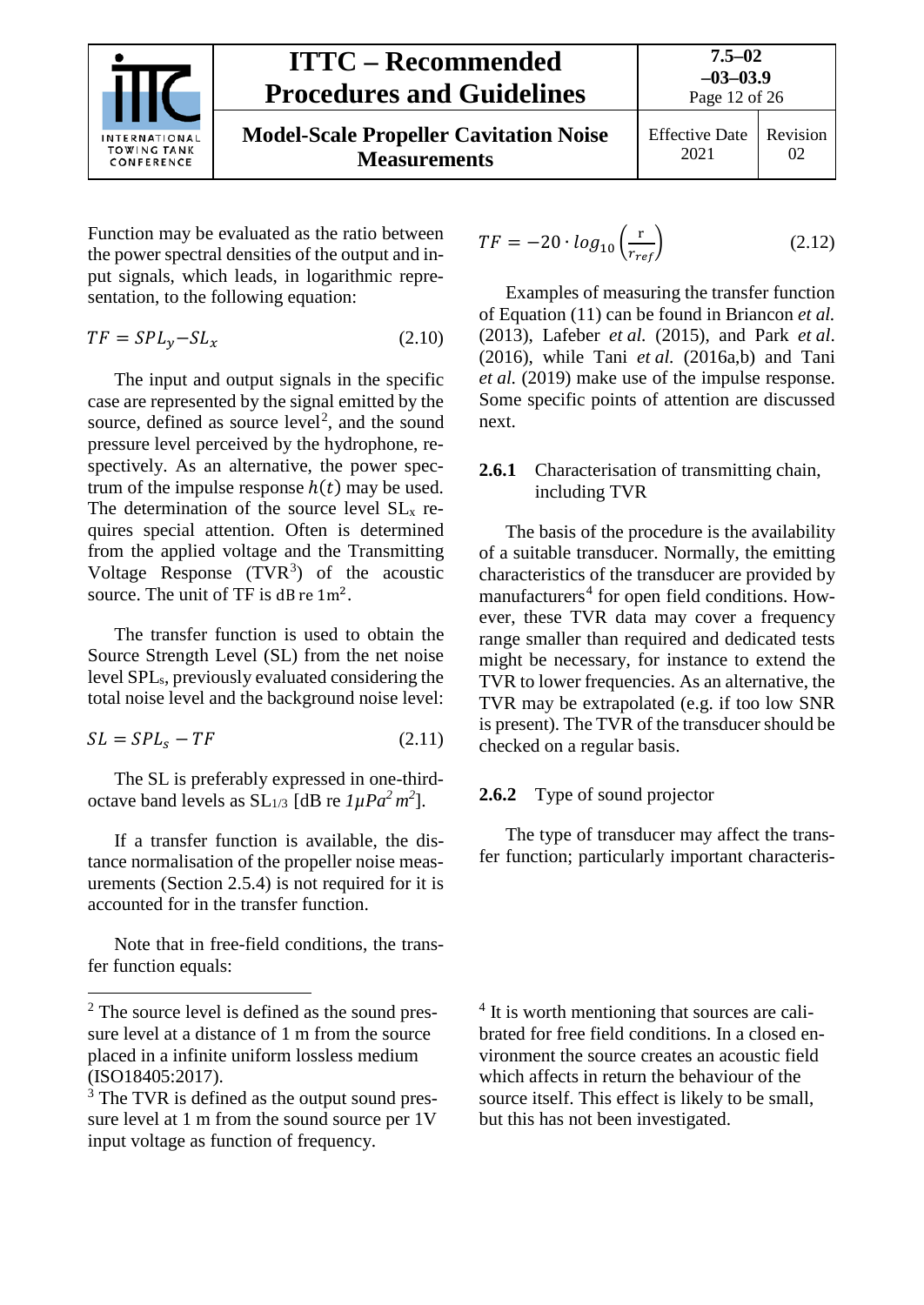

tics of the transducer are its dimensions, di-rectivity and linearity<sup>[5](#page-12-3)</sup>. Smaller transducers are preferred, with the aim of adopting not too large dimensions compared to the cavitation extent on the propeller; this requirement may be problematic at lower frequencies, for which larger transducers are needed in order to maintain a sufficient SNR.

The transducer adopted should be as omnidirectional as possible; as an example, piston type transducers could be problematic, especially when facility dimensions are limited. The directionality of the piston type transducer is related to the ratio of piston size and wave length.

Finally, the linearity of the transducer response to the input signal should be checked by means of repeat tests at different input voltages.

### <span id="page-12-0"></span>**2.6.3** Type of signal

The signals used to drive the transducer can be pure tones, white or pink noise, chirps, sweeps, or maximum length sequences (MLS). Wideband signals are definitely preferred to pure tones, since a wider frequency range band is covered by a single measurement, reducing time demand. Tones allow to obtain a higher SNR.

In the twin screw ship case requiring two sound sources, a non-deterministic signal, such as white noise, is preferred in order to obtain more accurate results (Park *et al.*, 2018). In all cases, it is recommended to use signals allowing to obtain a SNR higher than 10 dB.

### <span id="page-12-1"></span>**2.6.4** Position of projector

The transducer position is important since it affects the transfer function. It is normally near the position of the main noise source, i.e. where the collapse of cavitation occurs; for single screw ships this is usually in proximity of the propeller tip at top dead centre.

Generally, cavitation is not present at a unique position and characteristics of the transfer function may vary with position, the transfer function should be obtained from the average of measurements for multiple transducer positions (Briancon *et al.*, 2013; Tani *et al.*, 2019). This averaging also has the advantage of smoothening the transfer function which otherwise may present rather large humps and hollows. As an indication, 5-10 positions should be adopted if the whole propeller disc is considered. In case a smaller angular range is of interest, the number of measurements could be reduced. It is recommended to adopt at least 3 positions, in order to check the variability of the transfer function and the necessity of additional measurements.

## <span id="page-12-2"></span>**2.6.5** Testing conditions, including air content

Transfer functions are normally measured with water at rest and without depressurizing the facility. These conditions differ from cavitation tests, in which also traveling (cavitation) bubbles may influence the noise transmission. The influence of such effects is not well known and should be further investigated in order to develop dedicated procedures. Blake & Sevik

<span id="page-12-3"></span> <sup>5</sup> Note that the transducer also has a certain response time with respect to the input signal.

This is a second order effect, which could affect initial transients when performing measurements.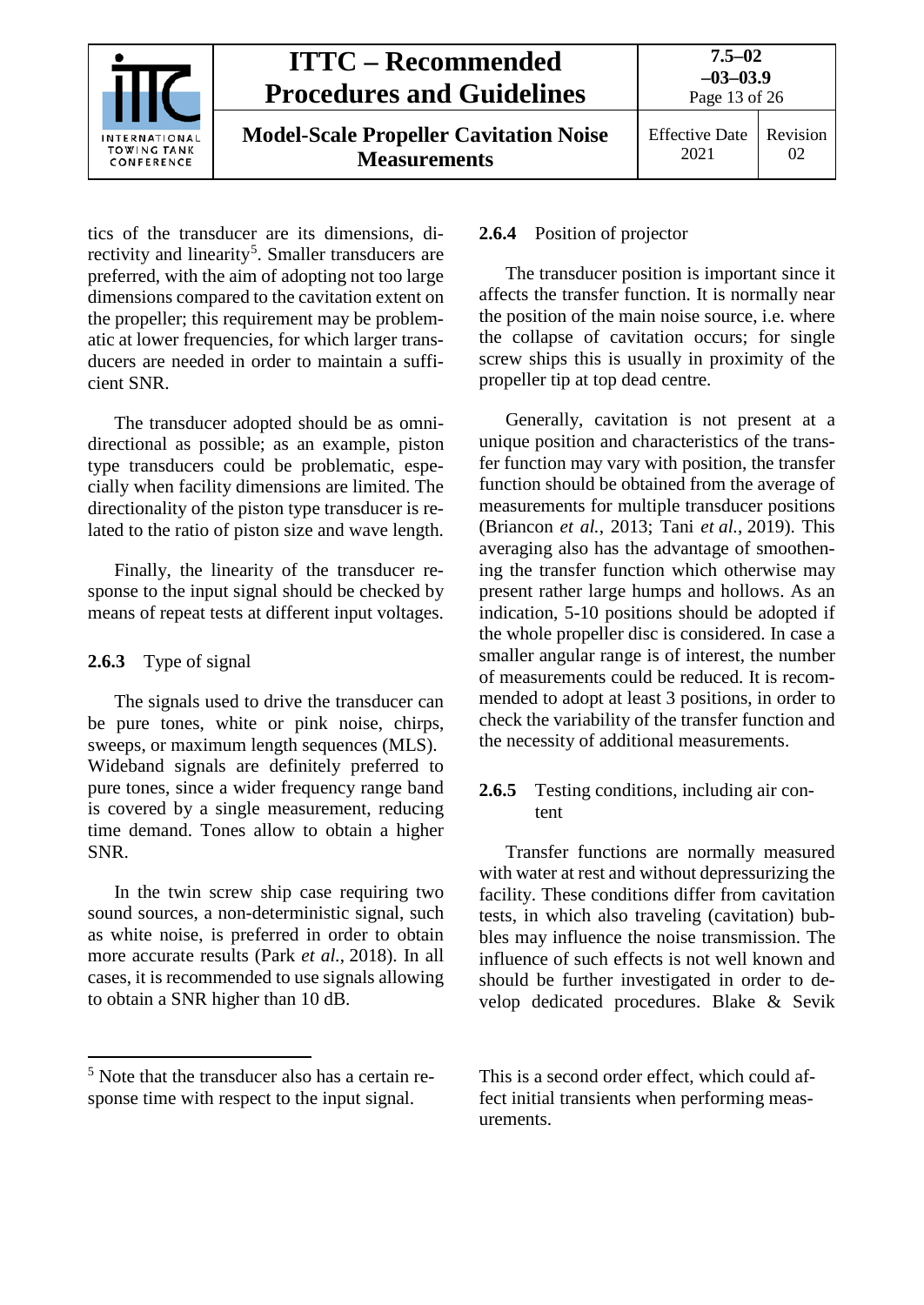

(1982) proposed acoustic monitoring approaches to cope with this problem, but the influence of such effects is still not well known and should be further investigated in order to develop dedicated procedures.

#### <span id="page-13-0"></span>**2.6.6** Free surface effects

A free surface, if present, also affects reverberation and the effect on the noise measurements should be assessed and, if necessary, corrected for with an acoustic calibration test, see for instance Lafeber *et al.* (2015). In general, the free surface gives a reduction of the measured noise levels at low frequencies where the influence increases with decreasing frequency (Lloyd mirror effect).

#### <span id="page-13-1"></span>**2.6.7** Further general considerations

The procedure for measuring the Transfer Function makes use of deterministic signals and fixed sound source locations. However, cavitation noise at high frequencies is better approximated by a distribution of uncorrelated sources, thus being a random process. Therefore, some of the wavy patterns in the transfer function are not observed in propeller noise spectra and smoothening of the transfer function should be applied as discussed above.

An order of magnitude of the frequency limit for diffusivity in the facility should be determined when performing noise measurements. The so-called Schroeder cut-off frequency represents this limit between the frequency domain influenced mainly by the acoustic modes of the facility and between the diffuse domain where statistical properties of the acoustic field holds.

For an acoustic measurement in a tank, this Schroeder frequency, given in Kuttruff (2009), should be computed with

$$
f = \sqrt{\frac{c_0^3 T_{60}}{4 \text{ Vln} 10}} \text{ Hz}
$$
 (2.13)

with  $T_{60}$  the reverberation decay time which is the time interval for noise levels to decay by 60  $dB$ , *V* the volume of the tank and  $c_0$  the water celerity.

In particular, for cavitation tunnel applications the noise field is dominated by the early reflections by the nearby test-section walls and the volume of the test-section or tunnel is less relevant. A formulation for this cut-off frequency of a test-section of infinite length, with source and hydrophone located in the test-section, has been derived by Boucheron (2019):

$$
f = \alpha \frac{EDT \ c_0^2}{S} \ \text{Hz},\tag{2.14}
$$

with *EDT* the Early Decay Time (the time required for the noise level to decay by 60 dB from the initial level, usually obtained from a 10 dB decay in the measurements) measured in the test section of area *S*. Parameter  $\alpha$  is a constant depending on the test section shape and equals 0.272 for rectangular test section and 0.651 for a circular one. This frequency limit is generally of the order of a few kHz in cavitation tunnels.

Generally, it is found that the problem of reverberation in test facilities should be further investigated in order to enhance transfer function measurement procedures and define suitable post-processing techniques.

### <span id="page-13-2"></span>**2.7 Other Items**

This section deals with some other items that need to be taken into account when performing noise measurements but for which no concrete guidelines are available due to lack of published dedicated systematic test data. Instead, the best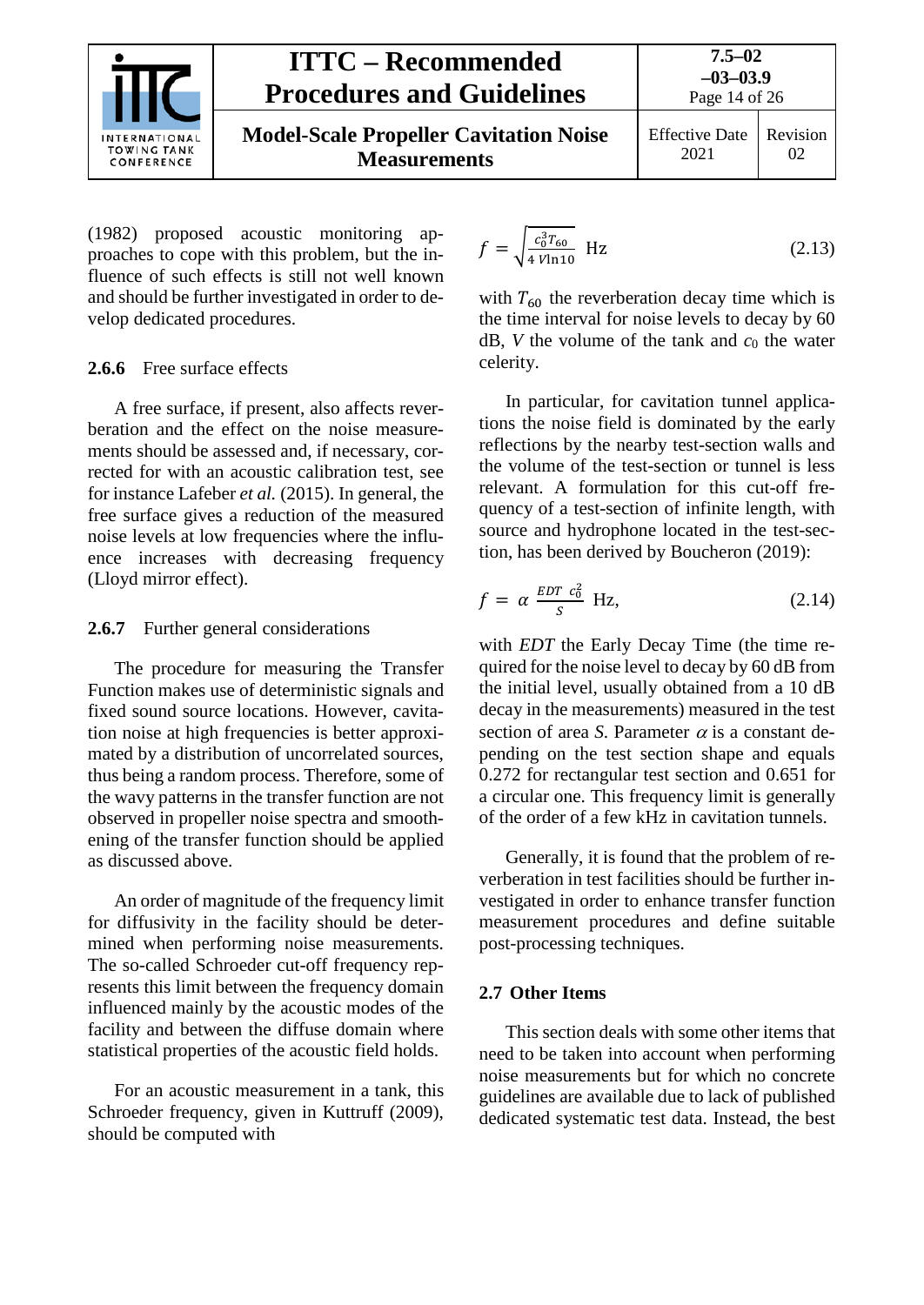

Page 15 of 26

**Model-Scale Propeller Cavitation Noise Measurements**

Effective Date 2021 Revision 02

practice experience of the specific test facility is to be used.

## <span id="page-14-0"></span>**2.7.1** Air contents, cavitation nuclei and cavitation stabilization

It is generally accepted that testing at relatively high air content, implying a larger population of nuclei, in a water tunnel facility reduces the tensile strength and improves the correlation of model and full-scale results. When there are insufficient concentrations of nuclei, all forms of cavitation behave intermittently and will therefore produce non-periodic pressure readings at model-scale.

Whereas the dissolved gas content (or dissolved oxygen content) can easily be measured, the measurement of the nuclei concentration is much more complicated. A short review on this topic is provided in the Report of the  $29<sup>th</sup>$  Specialist Committee on Hydrodynamic Noise (2020). The relation between air content (usually expressed as percentage saturation rate) and nuclei is dependent on the facility (23rd ITTC specialist committee on Water Quality and Cavitation, 2002).

Hence, the optimum air content for a given cavitation facility should be determined by longestablished experience. To enhance the consistency of measurement results, it is recommended that the tensile strength of the water in the facility should be checked periodically.

In the case of water tunnels where the nuclei content is monitored by measuring the air content, the air content is typically between 30% and 70% of the saturation rate at atmospheric pressure. Alternatively, in water tunnels where the nuclei content is monitored independently of the air content, the air content is of the order of

30% of the saturation rate at atmospheric pressure. In a towing tank electrolysis can be applied to supply nuclei. In that case, the air content is of the order of 30% of the gas content at atmospheric pressure saturation.

Cavitation on the model propeller blade is sometimes stabilized by applying (sand grain) roughness on the leading edge. However, care has to be taken that the grain size depends on Reynolds number to minimize the change in cavitation inception speed  $(21<sup>st</sup>$  Report of the ITTC Propulsor Committee, 1996).

As already mentioned, excessive levels of air content may create tiny air bubbles in great quantities, deteriorating the visibility inside the tunnel and introducing a damping effect on the measured high-frequency sound pressure levels. Also, the assessment of the transfer function realized at zero speed and atmospheric pressure might not be representative of the sound propagation at high air content, especially in the high frequency range.

# <span id="page-14-1"></span>**2.7.2** Influence of blockage

Blockage will affect the flow field in the tunnel and the interference among the propeller, hull and wall of the tunnel. For noise measurements, a propeller as large as possible should be used in order to increase the Reynolds number. However, the effect of blockage on noise measurements has not, as yet, been accurately investigated. Systematic studies on this effect will be needed, and it is recommended that each facility gains experience by comparing the results for different size propellers.

For closed-jet type cavitation tunnels, a blockage of less than 20% of the test section size is recommended. If the propeller operating con-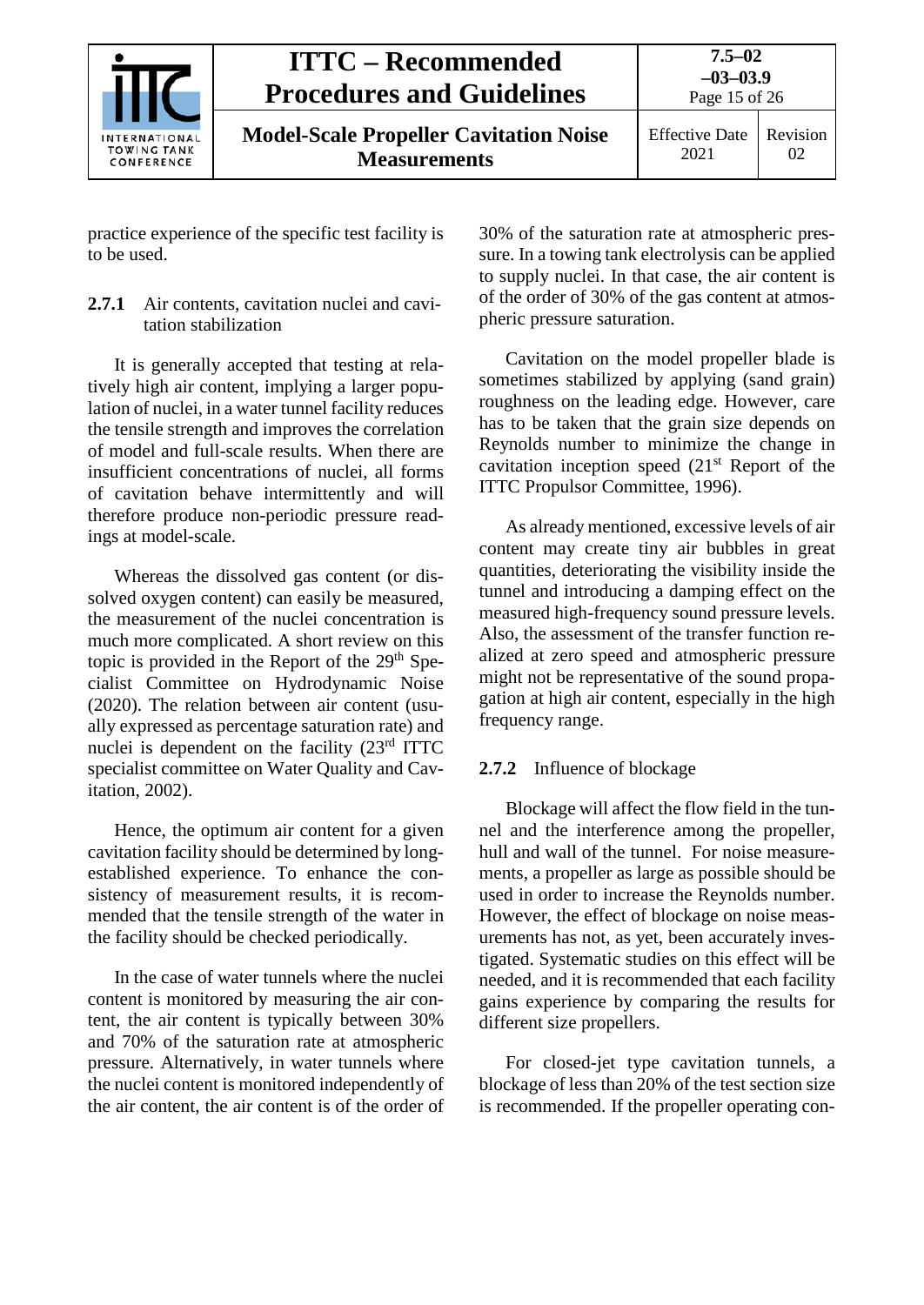

**Model-Scale Propeller Cavitation Noise Measurements**

Page 16 of 26 Effective Date 2021 Revision 02

ditions are based on the  $K_t$  and  $\sigma$  with the reference flow speed as the rotational speed and if the ship wake is well simulated, then the blockage effect is no longer an issue.

## <span id="page-15-1"></span><span id="page-15-0"></span>**3. SCALING METHODS**

## **3.1 General Scaling Method**

Scaling procedures are available to obtain full-scale noise levels of a cavitating propeller tested at model-scale. Published comparisons between model-scale and full-scale (e.g.Levkovskii, 1968; Bjorheden & Astrom, 1977; Lovik, 1981; Bark, 1985, Tani *et al.*, 2016, etc.), show differences which may however not necessarily be due to the scaling procedure. For instance, the cavitation dynamics may not be similar due to differences in the ship wake field, nuclei content, gas content or differences in Reynolds number. Also, the correction for the reverberant environment of the model tests is a potential source of error. Finally, there is an uncertainty involved in the measured full-scale noise levels as well, especially due to the propagation loss. Also, the full-scale noise levels can be influenced by noise sources other than cavitation such as machinery equipment.

A prediction of the full-scale noise levels can be made using scaling laws recommended by the Cavitation Committee of the 18th ITTC (1987). These laws concern only differences in dimensions and operating conditions of the model and full-scale propellers and therefore do not correct for reverberation or dissimilarity in cavitation pattern and dynamics.

The frequency scaling between model scale and full scale is given by

$$
\frac{f_s}{f_m} = \frac{n_s}{n_m} \cdot \sqrt{\frac{\sigma_s}{\sigma_m}}
$$
\n(3.1)

and the increase in Sound Pressure Levels from model to full scale is given by:

 $\triangle SPL =$ 

$$
20 \log_{10} \left[ \left( \frac{\sigma_s}{\sigma_m} \right)^w \left( \frac{r_m}{r_s} \right)^x \left( \frac{n_s D_s}{n_m D_m} \right)^y \left( \frac{D_s}{D_m} \right)^z \right] \tag{3.2}
$$

In the above, the subscripts *s* and *m* refer to full-scale and model-scale, respectively. The cavitation number uses *nD* as the reference speed.

In general, two sets of parameters  $(w, x, y, z)$ can be distinguished that depend on the variation of the acoustic efficiency. Levkovskii (1968) has derived a noise scaling formula in which the acoustic efficiency is a constant that is assumed to be valid for high frequencies. Alternatively, if the acoustic efficiency varies linearly with Mach number, the scaling relation as presented by Strasberg (1977) (and e.g., Bark, 1985) is obtained. This formulation can also be derived from the (incompressible) Rayleigh-Plesset equation and is therefore assumed to be valid for low frequencies. Unfortunately, no information is available for the specific frequency range of both models.

The exponents for equation (3.2) are given in Table 1 for proportional bandwidth (power spectrum) and Table 2 for constant bandwidth (power spectrum or power density spectrum).

Table 1: Exponents for noise scaling valid for proportional bandwidth

| formulation      | w   |     |  |
|------------------|-----|-----|--|
| 'high frequency' | 0.5 | 1.0 |  |
| 'low frequency'  | LΟ  | 1.0 |  |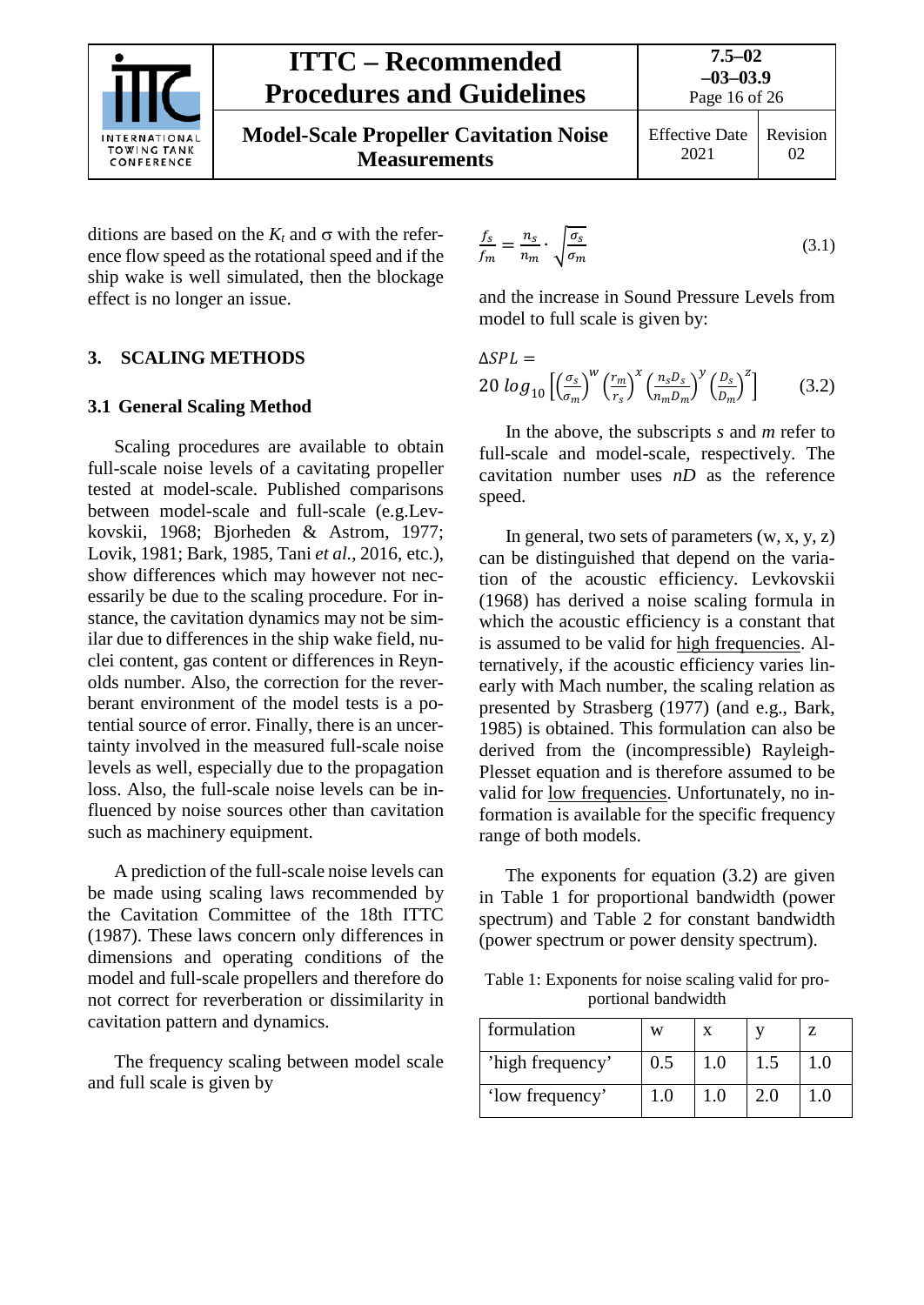

**7.5–02 –03–03.9**

Page 17 of 26

**Model-Scale Propeller Cavitation Noise Measurements**

Effective Date 2021 Revision 02

Table 2: Exponents for noise scaling valid for constant bandwidth

| formulation      | W    |     |     |
|------------------|------|-----|-----|
| 'high frequency' | 0.25 | 1.0 | 1.5 |
| 'low frequency'  | 0.75 | 1.0 |     |

Both formulations are in use in the ITTC community with the majority using the 'low frequency' formulation as shown in the results of the questionnaire presented by the Specialist committee on Hydrodynamic Noise of the 27<sup>th</sup> ITTC (2014). Some members use slightly different values than given above.

The scaling formula should only be applied to the background noise corrected cavitation noise spectrum. The scaling should not be applied for frequency ranges where the background noise is higher than the radiated noise, see Figure 4.



Figure 4: Relevant frequency range for scaling

### <span id="page-16-0"></span>**3.2 Scaling Method of the Spectrum Tonal Frequencies**

Although the scaling method is generally applied to the whole spectrum, it is recommended

to analyse the peak levels at the harmonic frequencies of the blade rate frequency with care. It is noted that the low-frequency noise scaling formulation in proportional band width is consistent with the scaling of hull pressure tonals at the blade passage frequency and its harmonics (Bark, 1985). This indicates that the formulation for proportional band width has a correct scaling of tonal noise components. However, the noise at the blade passage frequency also contains a contribution from the non-cavitating blade that is of dipole nature. The model-scale measurements should therefore be made in the acoustic far field. In addition, the facility noise transfer function should be taken into account due to the low frequencies of these tonals.

In conclusion, it is recommended to also consider the blade passage frequencies when presenting cavitation noise in proportional (1/3 octave) band levels and to be careful with presenting scaled tonals in narrowband data. More research and validation studies are required on this topic.

Moreover, the Doppler effect due to the rotating noise source disturbs the spectrum. It appears when a static hydrophone is measuring the noise from a moving source. This affects mainly the different tonals associated to the blade passage frequency. Artificial peaks appear on each side of the tonals frequency f<sub>tonals</sub> at frequencies  $f_{\text{tonals}} \pm n f_{\text{rot}}$ . Their magnitudes are generally lower than the main peak at f<sub>tonals</sub>, with the difference depending on the geometrical configuration, see for example, Boucheron (2016). This could produce some error in estimating the real level. Comparison between different hydrophones could be a suitable way to discriminate this effect.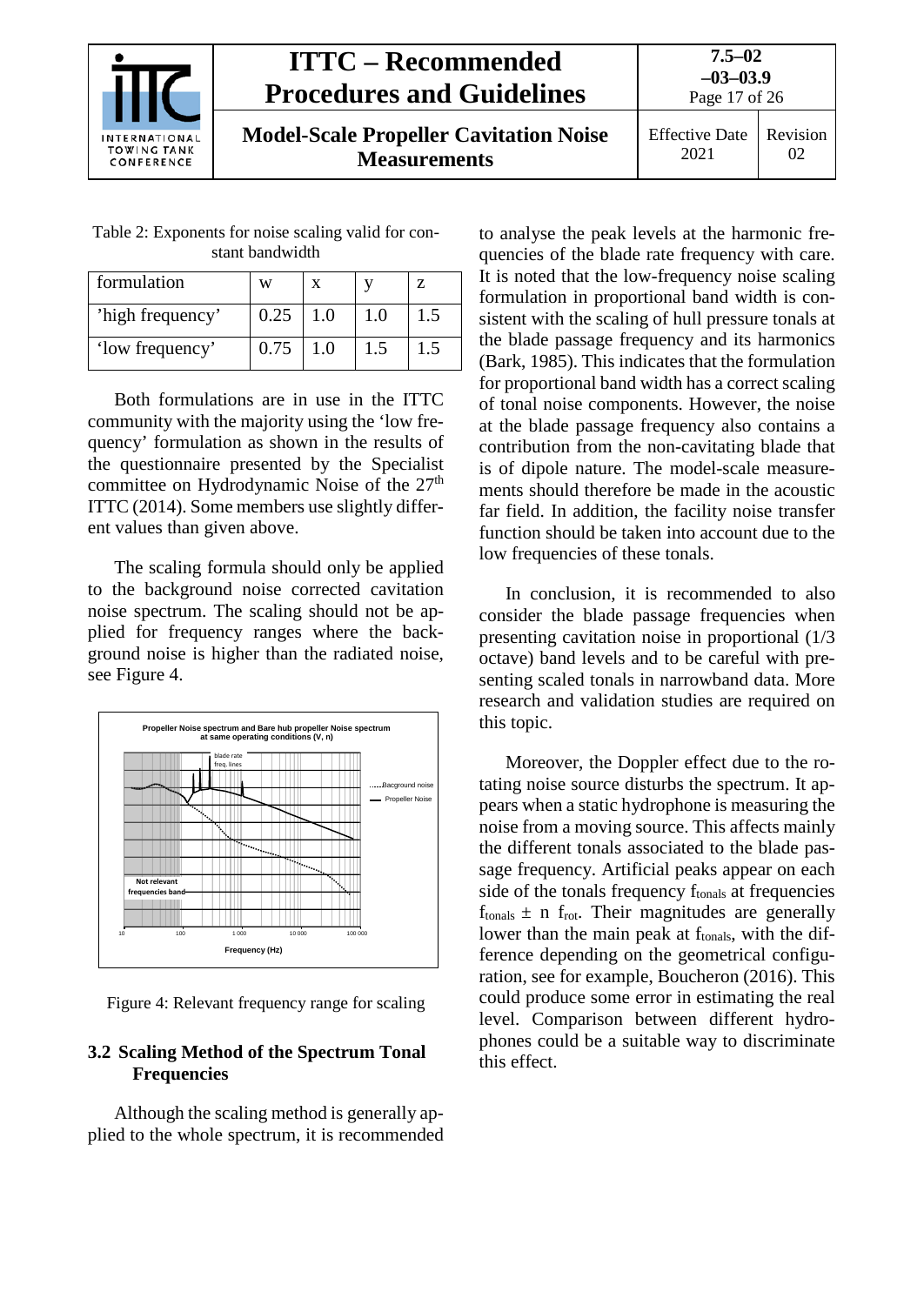

#### <span id="page-17-0"></span>**3.3 Scaling Method of Tip Vortex Cavitation**

In order to accurately predict the radiated noise of a propeller, it is important that the cavitation extents and dynamics in the model-scale test are similar to those at full-scale. This requires the correct wake field, propeller loading, and cavitation number as discussed in Section 2. For tip vortex cavitation an additional scale effect should be considered that is related to the Reynolds number.

For the inception of vortex cavitation, one traditionally scales the cavitation inception number  $\sigma_i$  using some form of the equation presented by McCormick (1962):

$$
\frac{\sigma_{i,s}}{\sigma_{i,m}} = \left(\frac{Re_s}{Re_m}\right)^n\tag{3.3}
$$

in which subscript *s* corresponds to full-scale, subscript *m* corresponds to model-scale, and Re corresponds to the Reynolds number of the propeller. The exponent *n* was found to vary mostly in the range of 0.3-0.5 and is attributed to test facility differences, range of tested Reynolds number, and variation of water quality (see the report of the Cavitation Committee of the 21st ITTC, 1996). Shen *et al.* (2009) present a formulation for *n* that depends on Reynolds number.

In a model test the inception of vortex cavitation is delayed due to the lower Reynolds number. If the model test does not show a vortex cavity, it is strongly recommended to perform a cavitation inception test (see also ITTC procedure 7.5-02-03-03.1), to check if vortex cavitation will occur on the propeller at full-scale.

For the noise measurements of an (isolated) cavitating tip vortex the cavitation number may need to be reduced in the model tests to take the delay in cavitation inception  $(\sigma_i)$  into account. A

theoretical analysis by Bosschers (2018) has shown that similar vortex cavity diameters are obtained near inception when the model scale cavitation number is set such that the ratio  $\sqrt{\sigma_i - \sigma}/\sigma_i$  at model-scale is identical to fullscale. Whereas, for a fully developed cavitating vortex the effect of the Reynolds number on vortex cavity size becomes small and the cavitation number in the model test can be selected identical to full-scale. Formulations to prescribe the cavitation number for conditions in between these two limiting conditions are also given.

Scaling methods for the radiated noise of vortex cavitation accounting for differences in cavitation number between model test and fullscale have been proposed by Park & Seong (2017) and Bosschers (2018). Both methods show an improvement of the model test predictions of full-scale noise levels. Further research and validation studies are required to develop an established procedure for this scale effect.

Note that the cavitation number at modelscale can only be reduced for isolated vortex cavitation, see Figure 5, and it should not lead to the appearance of other cavitation patterns such as sheet or bubble cavitation that typically generate more noise than vortex cavitation. For situations where for instance sheet cavitation occurs before vortex cavitation at model-scale, see Figure 6, there is a speed regime in which the cavitation pattern cannot be reproduced at model-scale.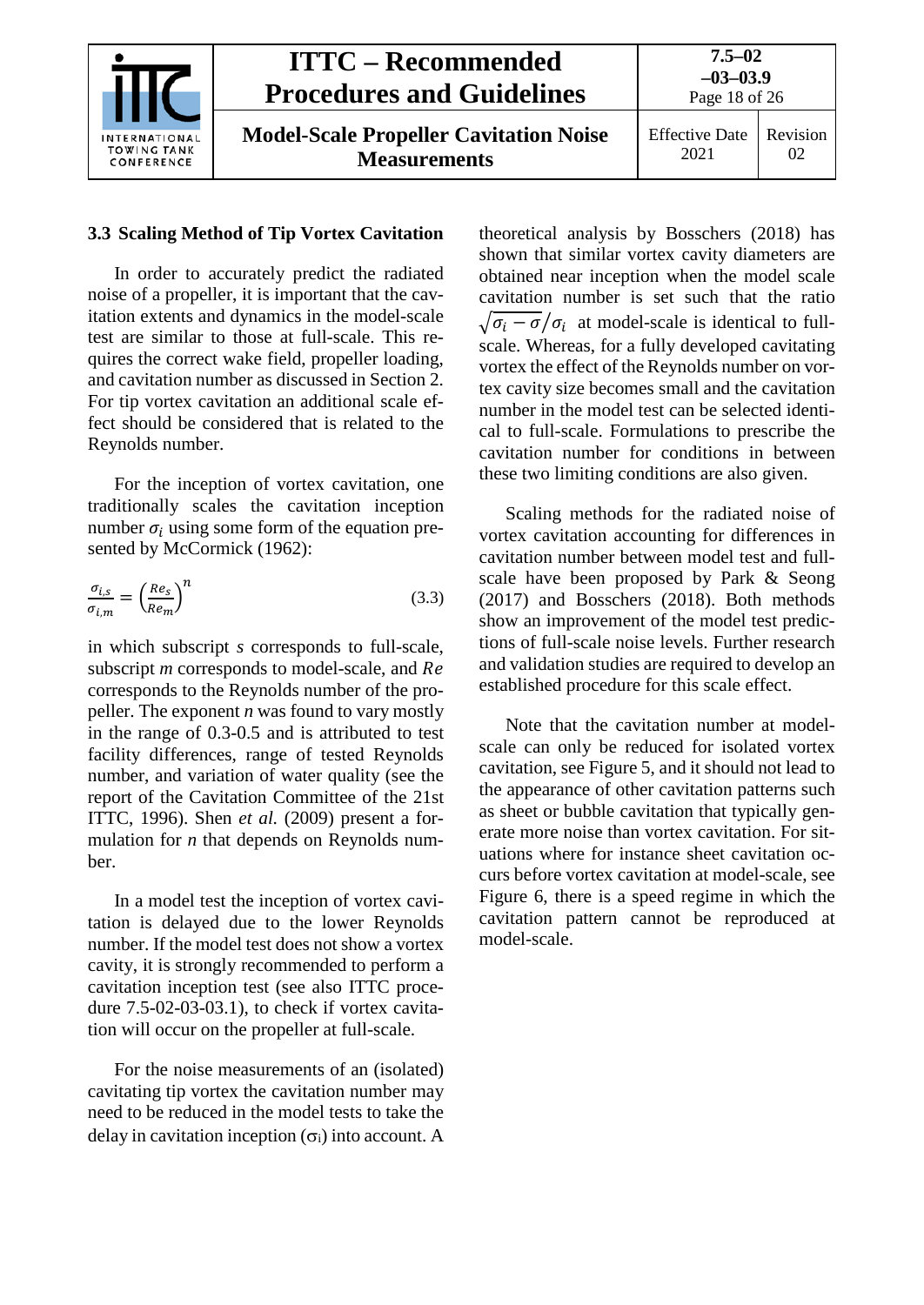

**7.5–02 –03–03.9**

Page 19 of 26

**Model-Scale Propeller Cavitation Noise Measurements**

Effective Date 2021 Revision 02



Figure 5: Cavitation inception diagram with isolated vortex cavitation at model-scale.





## <span id="page-18-1"></span><span id="page-18-0"></span>**4. REVIEW OF PARAMETERS**

#### **4.1 Parameters to be Taken into Account**

Parameters that need to be considered during noise measurements are basically the same as for cavitation tests (ITTC Procedure 7.5-02-03- 03.1) and pressure fluctuations tests (ITTC Procedure 7.5-02-03-03.3). The parameters can be

categorized into "required data" and "recommended data" (section 2.3). If the latter is taken into account, the reliability and the quality of the measurements will be considerably improved. The review of parameters is given in Table 3.

The checklist of parameters and their derived parameters is presented in Table 4. The table also includes the definition of SPL, RNL and SL.

The recommended values for some parameters are given in Table 5.

### <span id="page-18-3"></span><span id="page-18-2"></span>**5. UNCERTAINTY AND VALIDATION**

#### **5.1 Sources of Uncertainty and Variability**

Usually the main sources of uncertainty in noise measurement of cavitating propellers are due to hydrodynamic phenomena introduced by approximations made in a model test. The hydrodynamic phenomena result in lack of similarity between model and full-scale cavitation and its noise, a fact implying that analysis and interpretation of model results become complex and can result in uncertainties which are difficult to quantify. It is noted that while the terms variability, repeatability, and error are used somewhat synonymously, they can mean different aspects of results in a final level of uncertainty. It is further noted, but not expanded upon, that in uncertainty analysis a distinction is made between Type A uncertainty, which is uncertainty evaluated by statistical analysis of a series of observations and Type B uncertainty which is evaluated by non-statistical methods (ITTC procedure 7.5-02-01-01).

Obviously, all sources of uncertainty are required to be estimated and weighted in some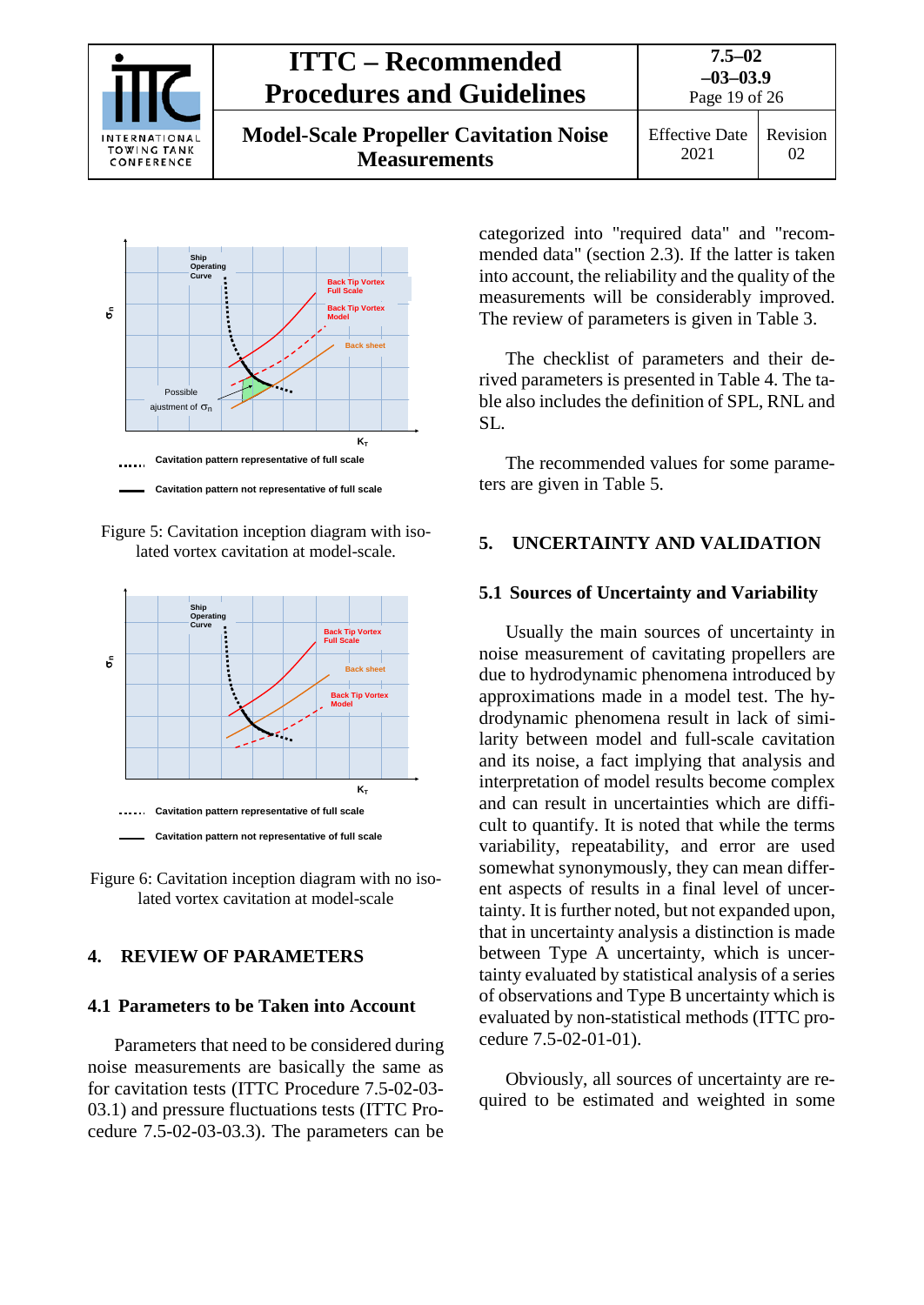

way. Among the standard uncertainties those related to instrumentation can be reduced, simply by giving priority to a professional selection and operation of modern measuring systems. The uncertainties from the measurement chain have to be added to the uncertainties emanating from the hydrodynamic approximations. Examples of uncertainties related to hydrodynamics and hydroacoustics are:

- Uncertainty in the velocity distribution of the ship wake field. The uncertainty arises due to differences in Reynolds number and the method of wake generation in the test.
- Uncertainty in the specification of the loading condition (cavitation number and advance coefficient or mean thrust coefficient). The source of this uncertainty is the propulsion test or an equivalent for the determination of the loading condition.
- Uncertainty in simulating the correct cavitation extents and dynamics due to influence of differences in wake field, cavitation inception and gas content. Differences in cavitation inception may be caused by the nuclei content or, in case of vortex cavitation, difference in Reynolds number. The application or non-application of surface roughness to stimulate cavitation inception also should be taken into account in the uncertainty of cavitation extents. The cavitation extents and dynamics should be reported using sketches, photographs or video recordings.
- Uncertainty in obtaining the correct background noise level of the propeller test due to change of facility pressure or change of bearing loading by replacing the propeller by a bare hub.
- Uncertainties in the scaling formula for cavitation noise. Two formulations are available giving slightly different results and published scaling formula for tip-vortex cavitation require further validation.

• Uncertainties in the transfer function to convert the measured noise level in the cavitation test facility to source levels.

The most critical aspects of the cavitation noise measurements are the ship wake generation and the cavitation dynamics. Both depend on the type of ship and cavitation on the propeller and the error may therefore vary between projects. It is therefore important to critically review the potential uncertainties for each project separately. At low frequencies, the noise transfer function of the facility can significantly influence the source levels and can therefore also become a critical aspect.

An engineering way to handle the hydrodynamically based uncertainties which are often difficult to derive or estimate, is to consider key input data, loading conditions etc., not as exact numbers but the nominal numbers, say +/- 5 or 10% variation, as a guess. Performing the tests and the sensitivity of the results for input uncertainties can be estimated. With such assumptions the output error can also be estimated, and the risk of a certain design can be evaluated.

It is recommended to estimate the reproducibility and uncertainty of the scaling procedure, in for instance a research type project, by performing the model tests for at least two different propeller rotation rates.

### <span id="page-19-0"></span>**5.2 Uncertainty Analysis**

Customers should be informed of the uncertainty assessment methodology used and which uncertainties can be expected for the tests. The uncertainty assessment methodology should inform about:

- measurement systems.
- sources of uncertainty considered.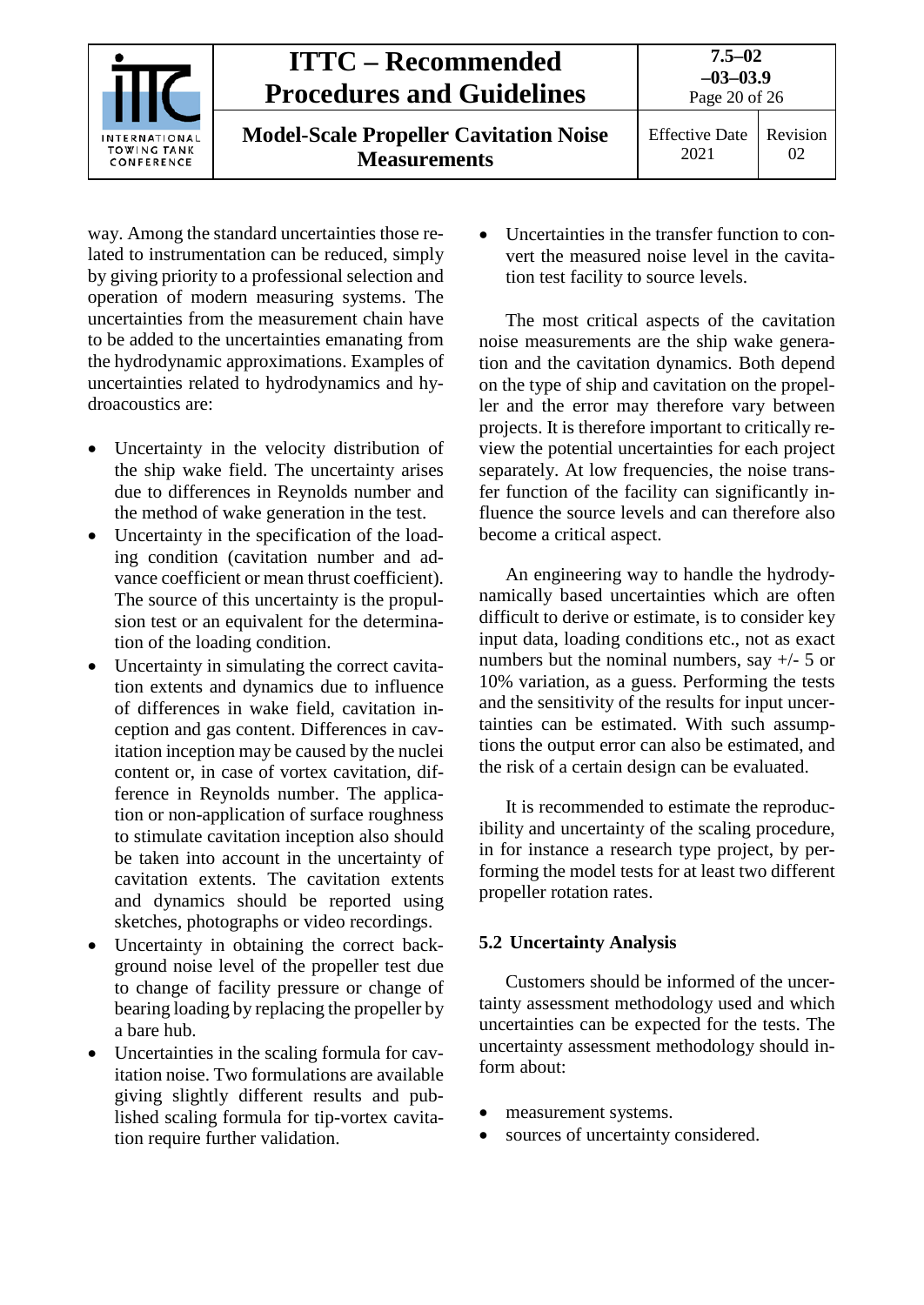

Page 21 of 26

02

**Model-Scale Propeller Cavitation Noise Measurements**

actual data uncertainty estimates.

The uncertainty analysis should be done in accordance with the ISO/JCGM Guide to the expression of Uncertainty in Measurements (GUM) JCGM100:2008, JCGM 104:2009 (Introduction to GUM), JCGM200:2012 (International vocabulary of metrology – basic and general concepts and associated terms (VIM)), and ITTC procedure 7.5–02–01–01, Guide to the expression of uncertainty in experimental hydrodynamics.

It is remarked that for a given uncertainty in decibels a distinction should be made for the uncertainty in percentage for the upper bound and for the lower bound, but for small values of uncertainty this difference is negligible. The combined uncertainty  $L_{IIC}$  in decibels from uncorrelated sources  $L_{11i}$  in decibels can be computed according to

$$
L_{Uc} = \sqrt{\Sigma L_{Ui}^2}
$$
 (5.1)

From the questionnaire launched during the  $28<sup>th</sup> ITTC$ , the primary sources of uncertainties are the instability of cavitation (especially if operating conditions are close to inception point), the ship wake field, and the noise scaling. The uncertainty levels for the model-scale test results were estimated as 3 to 5 dB, and the uncertainty levels for the noise scaling procedure were also estimated as  $3$  to  $5$  dB<sup>[6](#page-20-1)</sup>. This results into a combined uncertainty of the full-scale noise prediction of 4.2 to 7.1 db.

# <span id="page-20-0"></span>**5.3 Benchmark Tests**

The following benchmark tests related to noise measurements have been reported in ITTC proceedings:

- Comparative Noise Measurements with the Sydney Express Propeller Model (16<sup>th</sup>) ITTC, 1981, pp.447-453)
- Comparative Noise Measurement with the Sydney Express Propeller Model (17<sup>th</sup> ITTC, 1984, pp.255-256)
- Comparative Noise Measurements with the Sydney Express Propeller Model (18<sup>th</sup>) ITTC, 1987, pp. 210-211)

More recently, a round robin test has been performed with a propeller in uniform inflow, of which the geometry is publicly available:

1. Tani, G., Viviani, M., *et al.* Round Robin test on radiated noise of a cavitating propeller. Sixth International Symposium on Marine Propellers, Rome, Italy, 2019

Candidates for benchmark tests of a propeller operating in a ship wake field are proposed in the Report of the Specialist Committee on Hydrodynamic Noise of 29<sup>th</sup> ITTC, 2020.

The comparison between data of full-scale noise measurements and data of extrapolated model-scale cavitation noise measurements should preferably be performed using source levels for both datasets. This in order to exclude the effect of propagation which is notably different for the two measurements.

tionnaire and were not based on actual measurements. They may therefore be interpreted as expanded uncertainties for 95% confidence level.

<span id="page-20-1"></span> <sup>6</sup> These numbers are average values of the estimates as given by the respondents of the ques-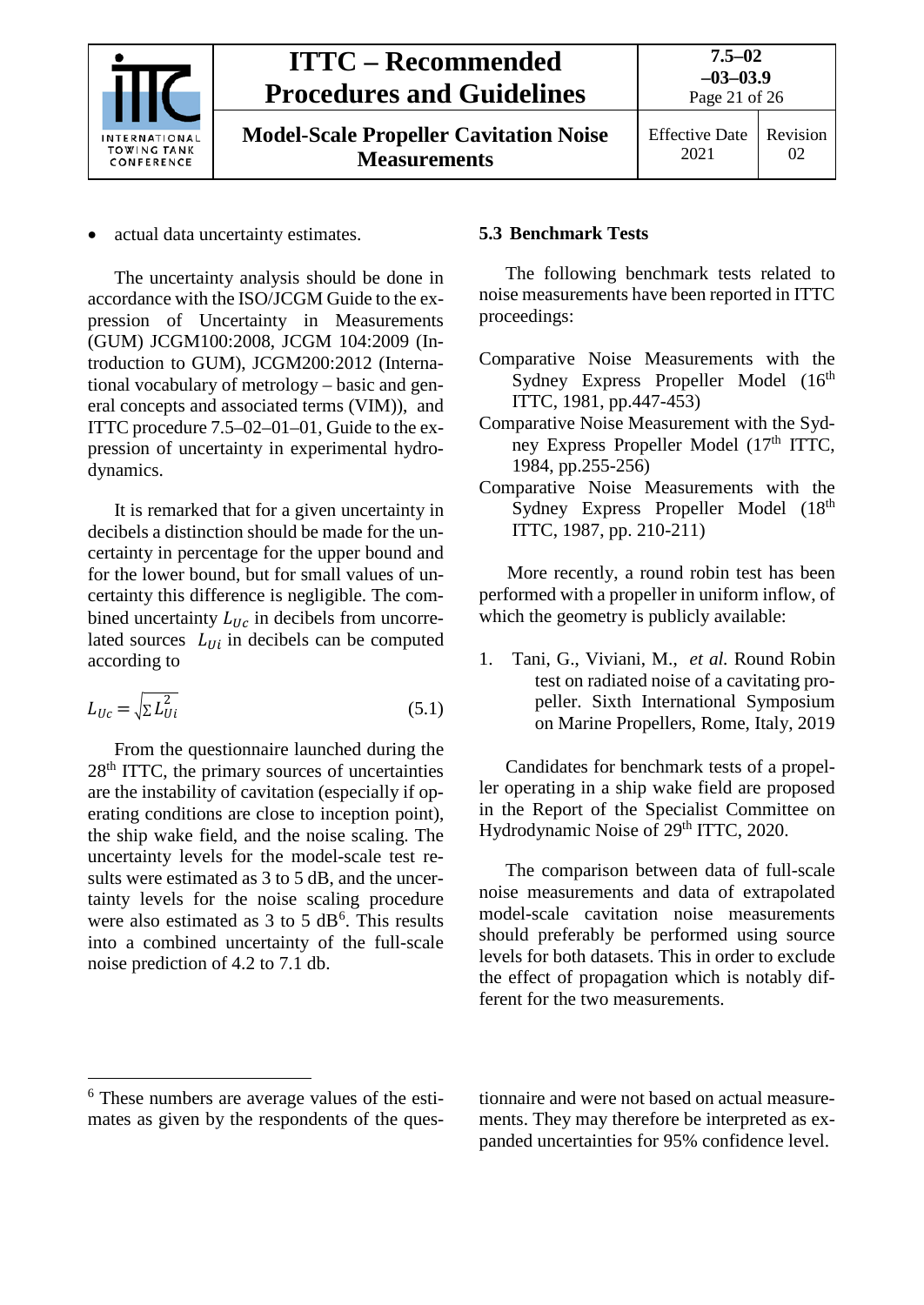

**Model-Scale Propeller Cavitation Noise Measurements**

# **6. REFERENCES**

- Bark, G. (1985), "Prediction of propeller cavitation noise from model tests and its comparison with full scale data", Journal of Fluids Engineering, **107**:112-120.
- Bendat, J.S. & Piersol, A.G. (2011), "Random data: Analysis and measurement procedures". John Wiley & Sons,  $4<sup>th</sup>$  Edition.

Bjorheden, O. & Astrom, L. (1977), "Prediction of propeller's noise spectra". Hydrodynamics of Ship and Offshore Propulsion Systems, Oslo, Sweden, 104-121.

- Blake,W.K. & Sevik, M.M. (1982) "Recent developments in cavitation noise research", Int. Symp. On Cavitation Noise, ASME, November, 1982
- Bosschers, J. (2018), "Propeller tip-vortex cavitation and its broadband noise". PhD Thesis University of Twente, the Netherlands.
- Boucheron, R., (2016), "About Doppler-Fizeau effect on radiated noise from a rotating source in cavitation tunnel",  $22<sup>nd</sup>$  International Congress on Acoustics (ICA2016), Buenos Aires, Argentina.
- Boucheron, R., (2019), "Adaptation of the Schroeder frequency to the case of acoustic propagation in duct", 6<sup>th</sup> International Conference on Advanced Model Measurement Technology for the Maritime Industry AMT'19, Rome, Italy.
- Boucheron, R., Amailland, S., Thomas, J.-H., Pézerat, Ch., Fréchou, D. & Briançon-Marjollet, L. (2017), "Experimental modal decomposition of acoustic field in cavitation tunnel with square duct section", 173rd

Meeting of Acoustical Society of America – 8th Forum Acusticum, Boston, June 2017.

- Briançon, L., Fournier, P. & Fréchou D. (2013), "Marine Propeller Noise Measurements Techniques in Hydroacoustics Tunnel", 3rd Advanced Model Measurement Technology for the EU Maritime Industry AMT'13, Gdansk, PL.
- ISO 17208-1:2016, Underwater acoustics Quantities and procedures for description and measurement of underwater sound from ships – Part 1: Requirements for precision measurements in deep water used for comparison purposes.
- ISO 17208-2:2019, Underwater acoustics Quantities and procedures for description and measurement of underwater sound from ships – Part 2: Determination of source levels from deep water measurements.
- ISO 18405:2017, Underwater Acoustics Terminology.
- Kuttruff, H. (2009), "Room acoustics", Fifth edition, Spon Press , U.K.
- Lafeber, F.H., Bosschers, J., de Jong, C. & Graafland, F. (2015), "Acoustic reverberation measurements in the Depressurized Towing Tank", 4<sup>th</sup> International Conference on Advance Model Measurement Technologies for the Maritime Industry AMT' 15, Istanbul, Turkey.
- Levkovskii, Y.L. (1968), "Modelling of cavitation noise". Soviet Physics-Acoustics, **13**: 337-339.
- Lovik, A. (1981), "Scaling of propeller cavitation noise", Noise Sources in Ships1: Propellers, Nordforsk, Sweden.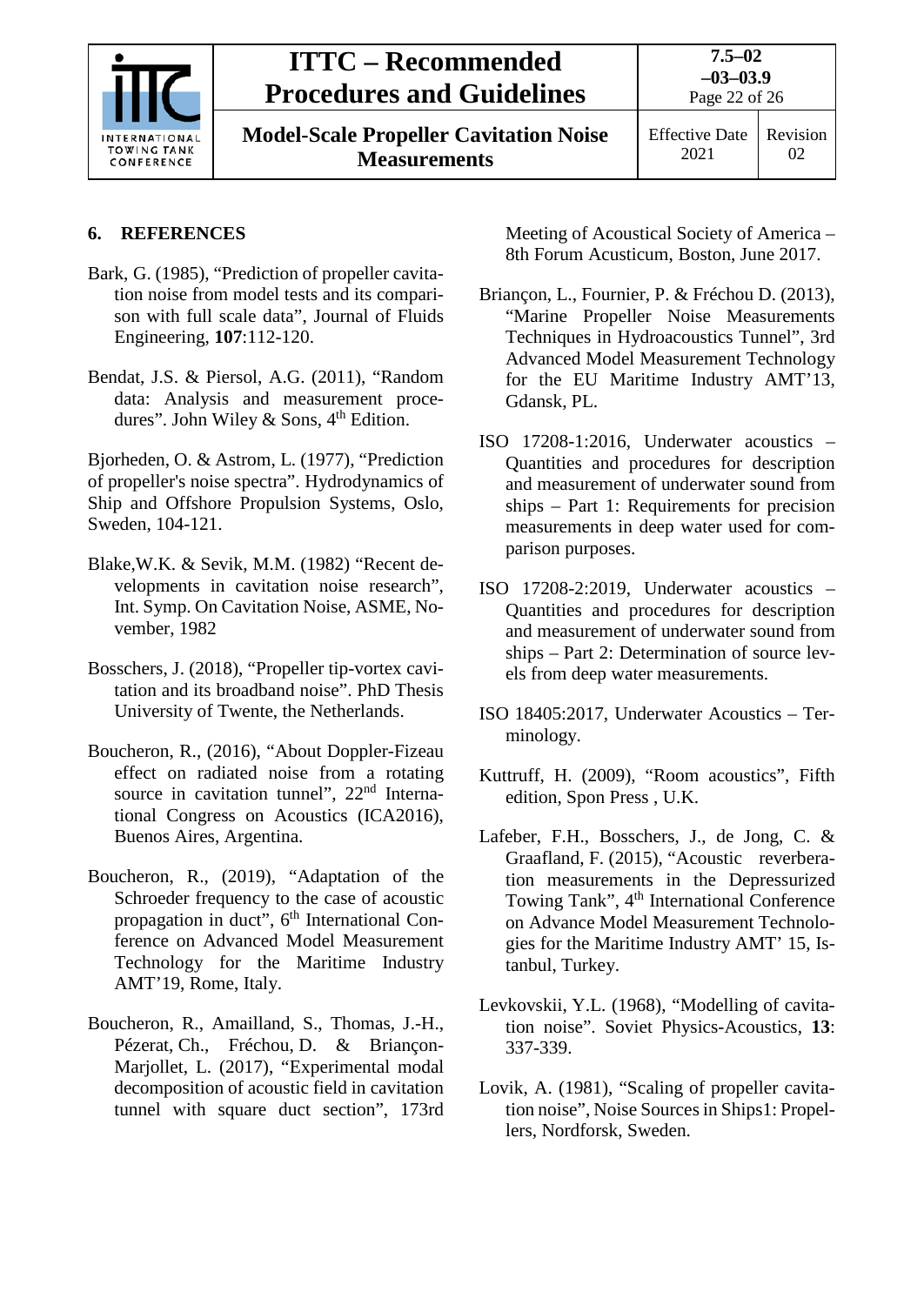

Page 23 of 26

**Model-Scale Propeller Cavitation Noise Measurements**

- McCormick, B.W. (1962), "On cavitation produced by a vortex trailing from a lifting surface". Journal of Basic Engineering, 84 (3):369-379.
- Park, C., Kim, G., Park, Y., Lee, K. & Seong, W. (2016), "Noise Localization Method for Model Tests in a Large Cavitation Tunnel Using Hydrophone Array", Remote Sensing, 8 (3):195.
- Park, J. & Seong, W. (2017), "Novel scaling law for estimating propeller tip vortex cavitation noise from model experiment". Journal of Hydrodynamics, **29**(6):962-971.
- Park, C., Kim, G.-D., Park, Y.-H., Jang, H.-G. & Jang, Y.H. (2018), "A Study on the Model Test for the Twin Propeller Cavitation Noise" (in Korean), Journal of the Society of Naval Architects of Korea, **55**(1):28-36.
- Strasberg, M. (1977), "Propeller cavitation noise after 35 years of study". Symposium on Noise and Fluid Engineering, pp 89-99, Netherlands.
- Shen, Y.T., Gowing, S. & Jessup, S. (2009), "Tip vortex cavitation inception scaling for high Reynolds number applications", Journal of Fluids Engineering, **131**(7):071301.
- Tani, G., Viviani, M., Hallander, J., Johansson, T. & Rizzuto, E. (2016a), "Propeller underwater radiated noise: a comparison between model scale measurements in two different facilities and full scale measurements", Journal of Applied Ocean Research, **56**:48-66.
- Tani, G., Viviani, M., Armelloni, E. & Nataletti, M. (2016b), "Cavitation Tunnel Acoustic Characterisation and Application to Model Propeller Radiated Noise Measurements at

Different Functioning Conditions", Proceedings of the Institution of Mechanical Engineers, Part M: Journal of Engineering for the Maritime Environment, **230**(2):250–266.

- Tani, G., Viviani, M., Ferrando, M. & Armelloni, E. (2019), "Aspects of the measurement of the acoustic transfer function in a cavitation tunnel", Applied Ocean Research, **87:**264–278.
- Welch, P.D. (1967), "The use of fast Fourier transform for the estimation of power spectra: a method based on time averaging over short, modified periodograms". IEEE transactions on Audio and Electroacoustics, **15**(2):70–73.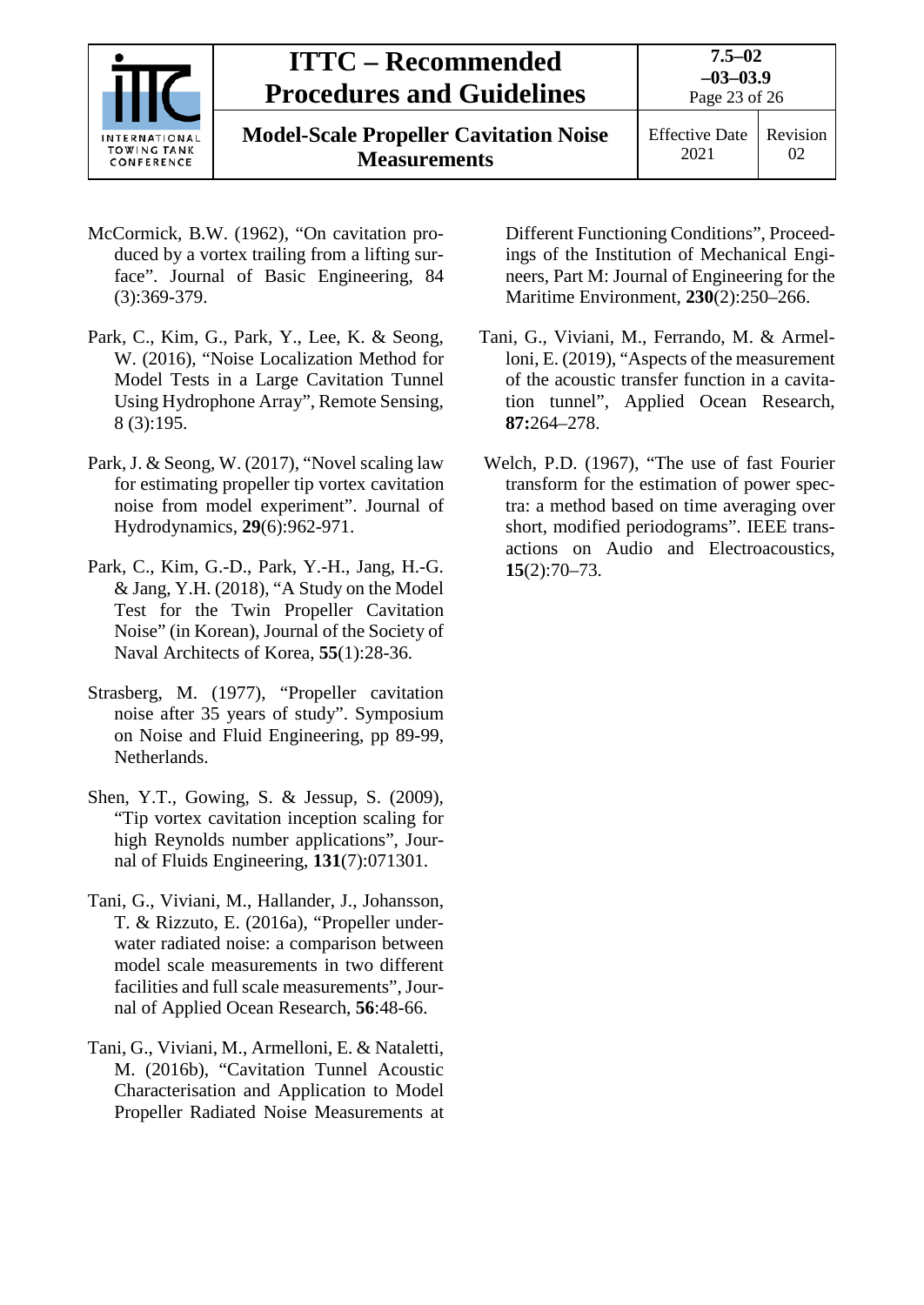

Page 24 of 26

**Model-Scale Propeller Cavitation Noise Measurements**

## Table 3: Review of parameters to be taken into account

|                                                                            | <b>Required</b>                                                                                                                                                                                                                                                                                                                                                                                                                                                             | <b>Recommended</b>                                                                                                                                                                                                                                                              |
|----------------------------------------------------------------------------|-----------------------------------------------------------------------------------------------------------------------------------------------------------------------------------------------------------------------------------------------------------------------------------------------------------------------------------------------------------------------------------------------------------------------------------------------------------------------------|---------------------------------------------------------------------------------------------------------------------------------------------------------------------------------------------------------------------------------------------------------------------------------|
| General infor-<br>mation<br>(Ship, propeller<br>operating con-<br>ditions) | Type of ship<br>$\bullet$<br>Engine power, RPM and ship speed<br>$\bullet$<br>Propeller main particulars<br>$\bullet$<br>Shaft immersion<br>$\bullet$<br>Tip clearance<br>$\bullet$                                                                                                                                                                                                                                                                                         | Ship main particulars<br>$\bullet$<br>Propeller geometry data (Section,<br>Pitch, Chord distribution, etc.)<br>Propeller design conditions<br>$\bullet$<br>Drawing of stern shape including<br>$\bullet$<br>arrangement of appendages                                           |
| Model propel-<br>operating<br>ler<br>conditions                            | Facility flow velocity including wake<br>$\bullet$<br>distributions<br>Facility static pressure<br>$\bullet$<br>Propeller thrust and torque<br>$\bullet$<br>Propeller RPM<br>$\bullet$                                                                                                                                                                                                                                                                                      | Detailed inspection of blade geom-<br>$\bullet$<br>etry<br>Intrinsic unsteadiness of facility<br>$\bullet$<br>Pressure drop through test section<br>$\bullet$<br>Level of turbulence upstream pro-<br>$\bullet$<br>peller                                                       |
| Water quality                                                              | Water temperature<br>$\bullet$<br>Air/oxygen content as % saturation<br>$\bullet$<br>rate                                                                                                                                                                                                                                                                                                                                                                                   | Tensile strength of the water<br>$\bullet$<br>Nuclei size distribution<br>$\bullet$                                                                                                                                                                                             |
| Instrumentation                                                            | Review of data acquisition system<br>$\bullet$<br>Type, sensitivity and locations of hy-<br>$\bullet$<br>drophone(s)<br>Type and settings of amplifier and fil-<br>ters                                                                                                                                                                                                                                                                                                     | $\bullet$<br>Shaft encoder<br>Type, sensitivity and locations of<br>$\bullet$<br>accelerometers                                                                                                                                                                                 |
| Measurement<br>and analysis                                                | Facility Transfer functions if source<br>$\bullet$<br>level is to be determined<br>Measuring period and data analysis<br>$\bullet$<br>procedure<br>Bare hub background noise or back-<br>$\bullet$<br>ground noise without cavitation com-<br>pared to noise levels with cavitation<br>Underwater source (or radiated noise)<br>levels in 1/3 octave bands (corrected<br>for background noise, facility transfer<br>function, and scale effects)<br>Cavitation observations | Vibration characteristics of ship<br>$\bullet$<br>hull, propeller shaft and facility<br>Narrowband received sound pres-<br>$\bullet$<br>sure levels<br>High speed video observations of<br>$\bullet$<br>cavitation dynamics<br>Inception test of vortex cavitation<br>$\bullet$ |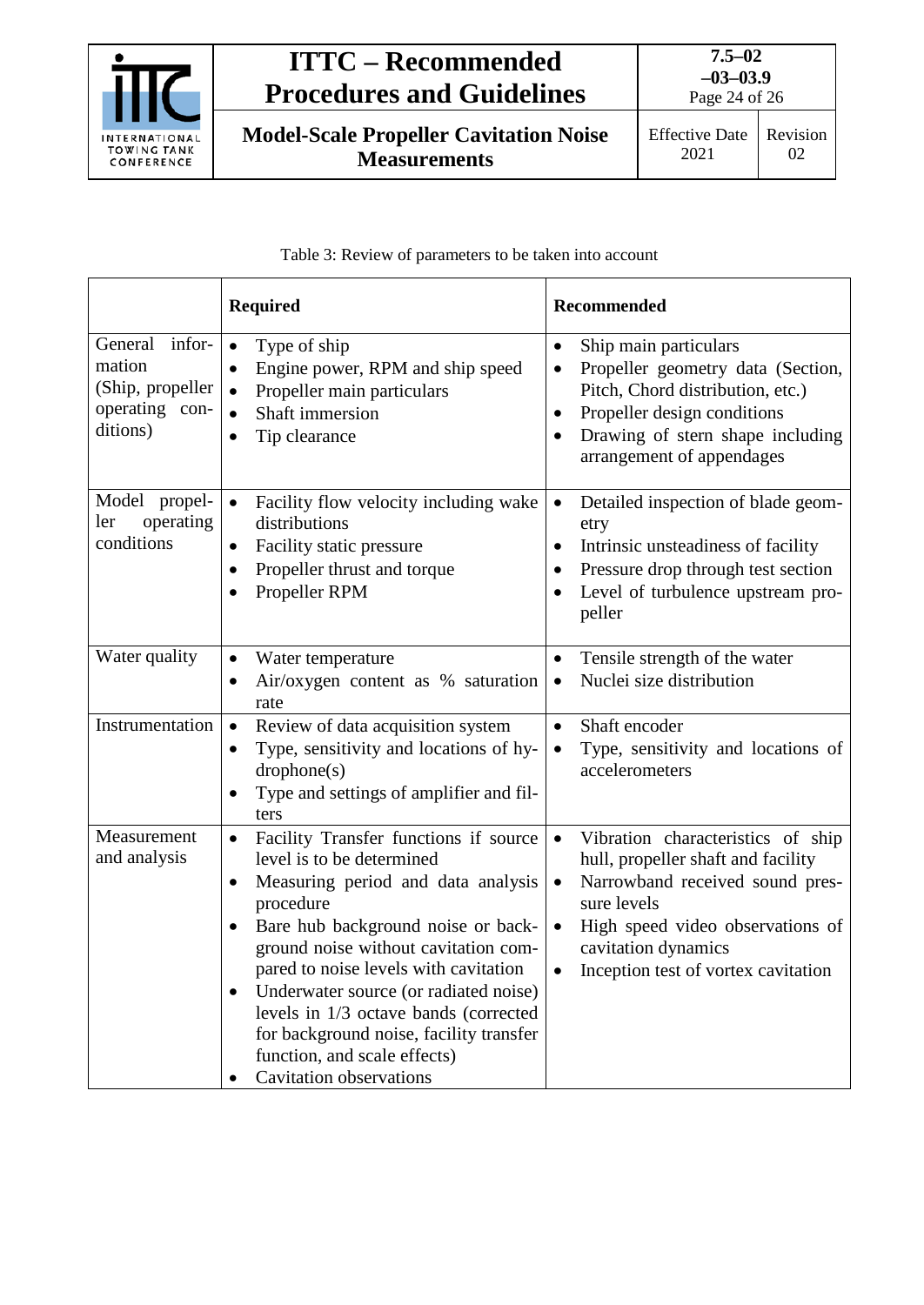

**7.5–02 –03–03.9** Page 25 of 26

**Model-Scale Propeller Cavitation Noise Measurements**

| <b>Basic measured data</b>                                                   |                                          | <b>Derived parameters</b>                                 |                                                                                                     |                                                                                                                               |  |
|------------------------------------------------------------------------------|------------------------------------------|-----------------------------------------------------------|-----------------------------------------------------------------------------------------------------|-------------------------------------------------------------------------------------------------------------------------------|--|
|                                                                              | Symbol, unit                             |                                                           | Symbol <sup>7</sup><br>and<br>unit                                                                  | Relation                                                                                                                      |  |
| Representative<br>static<br>pressure at reference<br>point (shaft, 0.7-0.9R) | $p_{static,ref}$<br>[Pa]                 | Cavitation number $\sigma$ [-]                            |                                                                                                     | $\sigma = \frac{p_{static,ref} - p_V}{\frac{1}{2}\rho V_{ref}^2}$<br>$V_{ref} = V_A, nD, \pi nD$                              |  |
| Propeller<br>rotational<br>speed                                             | $n$ [rps]                                |                                                           |                                                                                                     |                                                                                                                               |  |
| Propeller thrust                                                             | $T$ [N]                                  | Thrust coefficient                                        | $K_T$ [-]                                                                                           |                                                                                                                               |  |
| Propeller torque                                                             | $Q$ [Nm]                                 | Torque coefficient                                        | $K_Q$ [-]                                                                                           | $K_T = \frac{I}{\rho n^2 D^4}$<br>$K_Q = \frac{Q}{\rho n^2 D^5}$<br>$J_A = \frac{V_{fac}}{n D}$                               |  |
| Facility speed                                                               | $V_{fac}$ [m/s]                          | Apparent advance<br>coefficient                           | $J_A$ [-]                                                                                           |                                                                                                                               |  |
| Water temperature                                                            | $T[^{\circ}C]$                           | Vapor pressure                                            | pv [Pa]                                                                                             |                                                                                                                               |  |
|                                                                              |                                          | <b>Sound Pressure</b><br>(spectral density)<br>Level, SPL | $L_{p,f}$<br>[dB re $1\mu$ Pa <sup>2</sup><br>/Hz                                                   | $\begin{bmatrix} L_{p,f} = \\ 10\log_{10} \frac{p_{rms}^2(f,\Delta f)}{p_{ref}^2 \Delta f} & p_r \end{bmatrix}$<br>$1 \mu Pa$ |  |
| Sound pressure                                                               | $p_{rms}$ [Pa]                           | <b>Sound Pressure</b><br>(power spectrum)<br>Level, SPL   | $\begin{array}{c c} L_p & \\ [d\,B\,re\,1\mu\text{Pa}^2] & \end{array}$                             | $L_p$<br>$= 10\log_{10}\frac{p_{rms}^2(f,\Delta f)}{p_{ref}^2}$                                                               |  |
|                                                                              |                                          | <b>Radiated Noise</b><br>Level, RNL                       | $L_{RN}$                                                                                            | [dB re $\[\frac{m}{\mu}Pa^2m^2\]$ $L_{RN} = L_p + N_{sph}$                                                                    |  |
|                                                                              |                                          | Source Level, SL                                          | $\begin{vmatrix} -5 \\ \frac{1}{2} & \frac{1}{2} \\ 1 & \frac{1}{2} \end{vmatrix}$ $L_S = L_p - TF$ |                                                                                                                               |  |
| Distance hydrophone to<br>acoustic centre                                    | $r$ [m]                                  | Propagation loss<br>by spherical<br>spreading             | $N_{sph}$ [dB re 1m <sup>2</sup> ]                                                                  | $N_{sph} =$<br>10 $\log_{10}\left(\frac{r^2}{r_{ref}^2}\right)$<br>$r_{ref} = 1 \text{ m}$                                    |  |
| Facility Transfer func-<br>tion                                              | TF<br>[dB re $1m^2$ ]                    | Facility propaga-<br>tion loss                            | $N_{TF}$<br>[dB re $1m^2$ ]                                                                         | $N_{TF} = -TF$                                                                                                                |  |
| Air/Oxygen Content                                                           | $\alpha$ [%]                             |                                                           |                                                                                                     |                                                                                                                               |  |
| Nuclei content                                                               | [number]<br>$\boldsymbol{n}$<br>$/cm3$ ] |                                                           |                                                                                                     |                                                                                                                               |  |

<span id="page-24-0"></span> <sup>7</sup> Symbols for acoustic quantities are, if defined in these documents, taken from ISO standards 17208-2:2016 and 18405:2017. Note that  $L_p$ ,  $L_{RN}$ , and  $L_s$  are usually defined in 1/3 octave band levels.